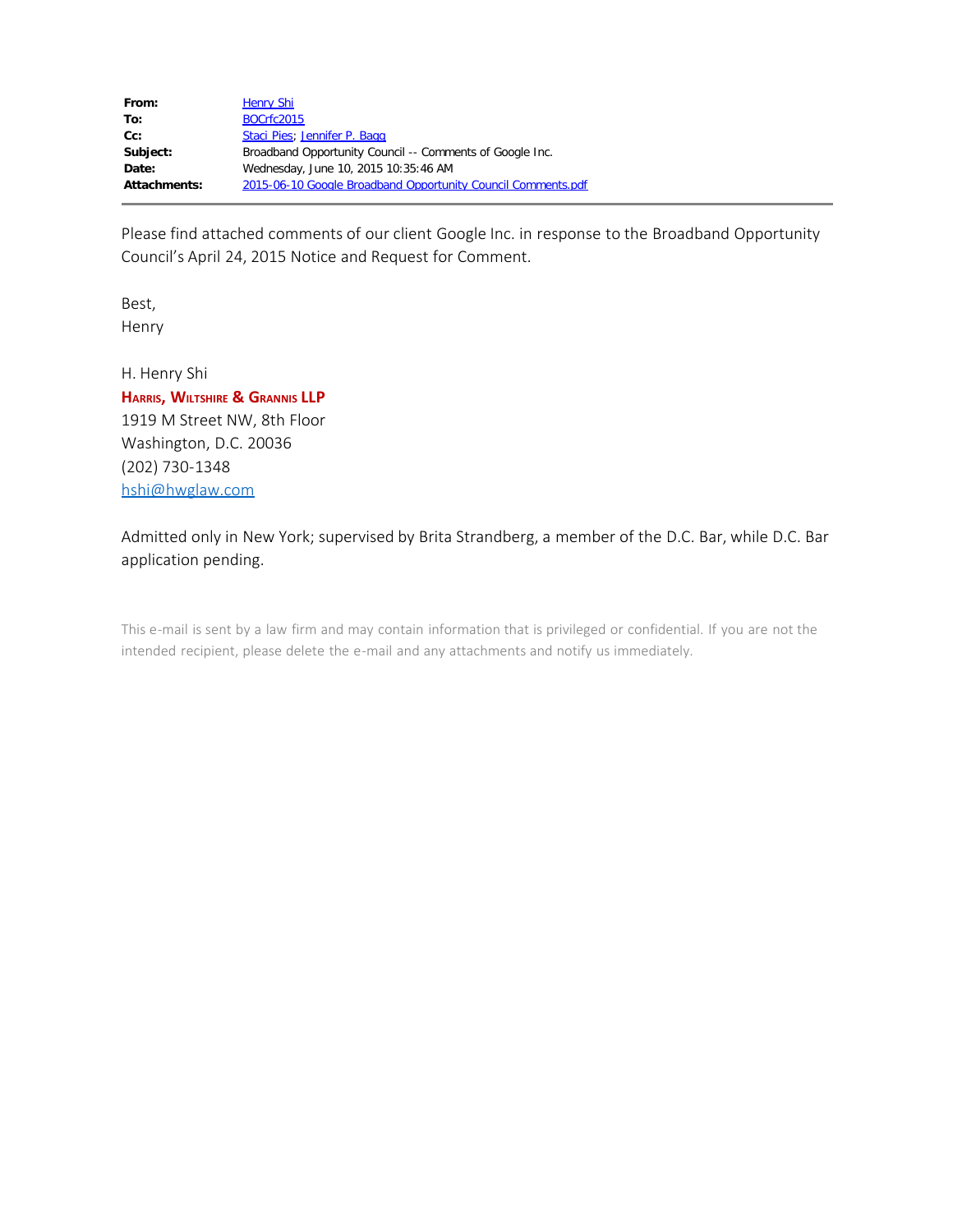

**DEPARTMENT OF COMMERCE National Telecommunications and Information Administration Docket No. 1540414365-5368-01 DEPARTMENT OF AGRICULTURE Rural Utilities Service RIN 0660-XC019 Broadband Opportunity Council Notice and Request for Comment**

#### **Comments of Google Inc.**

Google thanks the Broadband Opportunity Council ("Council") and its co-chairs, the Departments of Commerce and Agriculture, for its focus on expanding access to the Internet, and for its invitation to comment on and participate in this important initiative.<sup>1</sup>

Google recognizes that networks enabling broadband Internet access afford vast power to society. The Internet empowers people to create and share, to express opinions freely, and to pursue the promises of innovations big and small. Access to robust and affordable broadband Internet connections has become a vital component of everyday life and instrumental within and around homes, businesses and anchor institutions. But there remain stubborn gaps in broadband availability and digital inclusion. Although the United States has made significant steps towards spreading Internet connectivity, according to the Federal Communications Commission's ("FCC") latest broadband progress report, 55 million Americans live in areas that lack access to any high-speed broadband.<sup>2</sup> Even more users lack access to *affordable* high-speed broadband.

<sup>&</sup>lt;sup>1</sup> See Broadband Opportunity Council Notice and Request for Comments, Notice, 80 Fed. Reg. 23,785 (rel. Apr. 29, 2015) ("Broadband Opportunity Council Notice and Request for Comments").

<sup>2</sup> *See Inquiry Concerning the Deployment of Advanced Telecommunications Capability to All Americans in a Reasonable and Timely Fashion, and Possible Steps to Accelerate Such Deployment Pursuant to Section 706 of the Telecommunications Act of 1996, as Amended by the Broadband Data Improvement Act, Report and Notice of Inquiry*, GN Docket No. 14-126, FCC 15-10, ¶ 4 (rel. Feb. 4, 2015) ("2015 Broadband Progress Report"). According to April 2015 statistics from the Pew Research Center, approximately 19% of Americans (more than 61 million people) either lack access to fixed broadband Internet connection at home, or have limited options for online access other than through their cell phones. *See* Aaron Smith, *U.S.*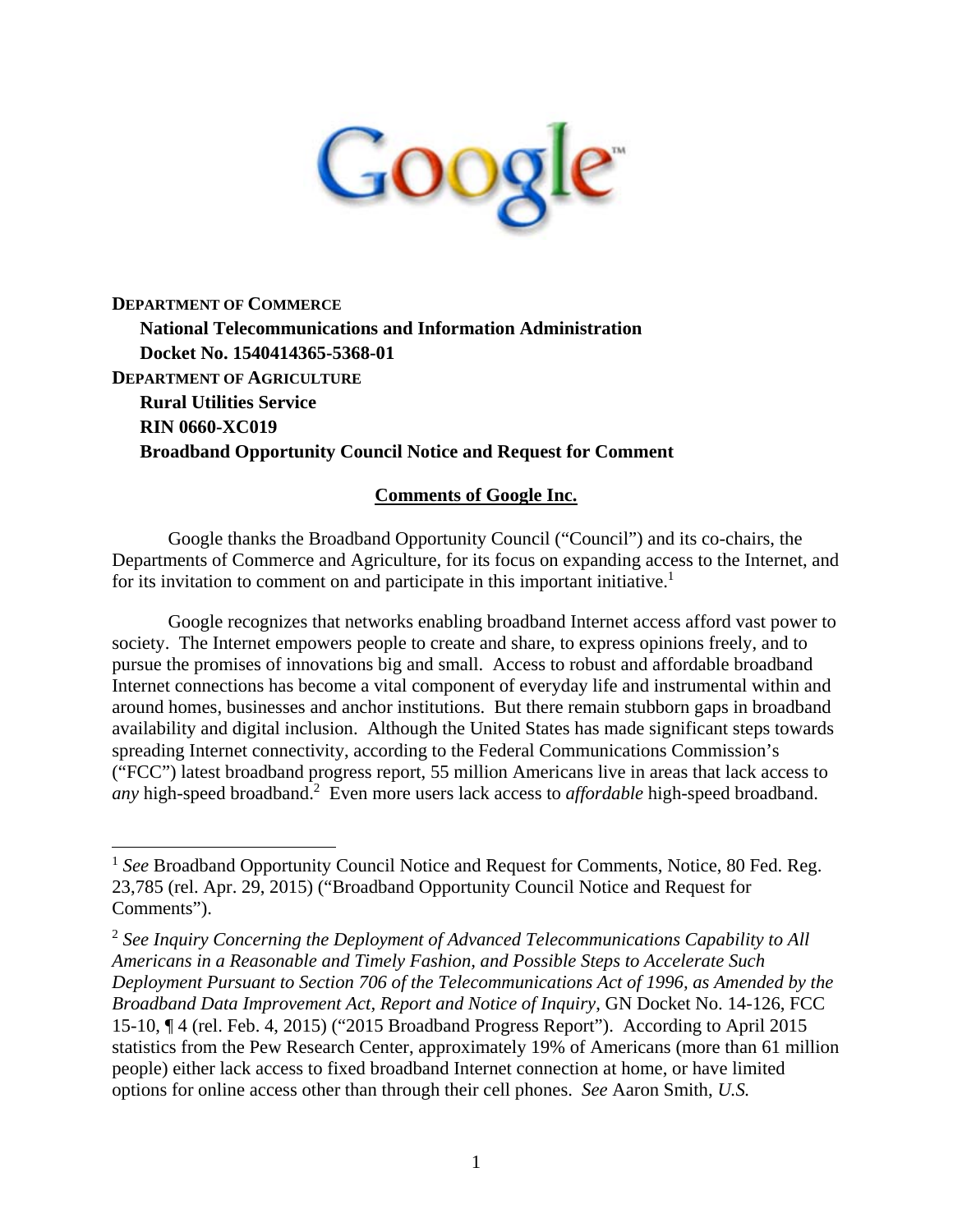The Council's actions can provide new momentum to increase broadband deployment and adoption nationwide, and expand access to the Internet and the opportunities it provides to all Americans. The Council will be a valuable forum for coordinated agency action to remove or reduce the regulatory and structural barriers presently faced by broadband Internet access providers, which continue to invest in networks to provide faster connection speeds at competitive prices to more parts of the country. The Council can take steps to ensure that government broadband investments are implemented efficiently and effectively, and facilitate data collection and sharing within and outside the government to help spur broadband readiness.

As the Council begins its work, Google urges it to focus on federal initiatives that will have the greatest impact on expanding high-speed broadband access and inclusion. Based on Google's experience in multiple biomes of the Internet ecosystem—including as a leader in Internet applications and content, and an innovator in expanding high-speed broadband access through fiber and wireless broadband networks—we offer the following list of high-priority issues and suggested remedies for the Council to act upon.

Google first describes executive actions that will reduce barriers to broadband deployment and adoption. Next, Google suggests ways existing federal programs can be leveraged to increase broadband deployment and promote broadband adoption. The third section describes digital inclusion initiatives that could enhance individual's abilities to access and use broadband networks. Finally, Google proposes performance metrics and accountability measures to help the Council gauge its progress and success.

## **I. REDUCING BROADBAND BARRIERS THROUGH EXECUTIVE ACTION**

The Council sought comments on barriers to broadband deployment and adoption, including specific federal executive agency actions that could reduce those barriers as well as "promote best practices, modernize outdated regulations, promote coordination, and offer more services online."<sup>3</sup> Achieving broadband abundance requires reducing the cost of network buildout and removing barriers that limit providers' ability to reach consumers. The following recommended modifications to existing regulations would help to make high-speed broadband more widely available and more affordable.

#### **1. Ease Access to Existing Rights of Way and Pathway Infrastructure**  (Responds to Questions 1, 2, 3, 5, 6, 9, 10, 12, 13, 15, 18, 19, 21, 28)

To construct high-speed networks, broadband providers need access to existing utility infrastructure such as poles and conduits on a consistent, cost-effective, and timely basis. The FCC has taken important steps to improve rules related to infrastructure access.<sup>4</sup> However,

*Smartphone Use in 2015*, PEW RESEARCH CENTER (Apr. 1, 2015), *available at*  http://www.pewinternet.org/2015/04/01/us-smartphone-use-in-2015/.

<sup>3</sup> Broadband Opportunity Council Notice and Request for Comments, 80 Fed. Reg. at 23,786.

<sup>4</sup> *See, e.g.*, *Implementation of Section 224 of the Act – A National Broadband Plan for Our Future*, Report and Order and Order on Reconsideration, FCC 11-50, 26 FCC Rcd. 5240 (2011) ("2011 Pole Attachment Order").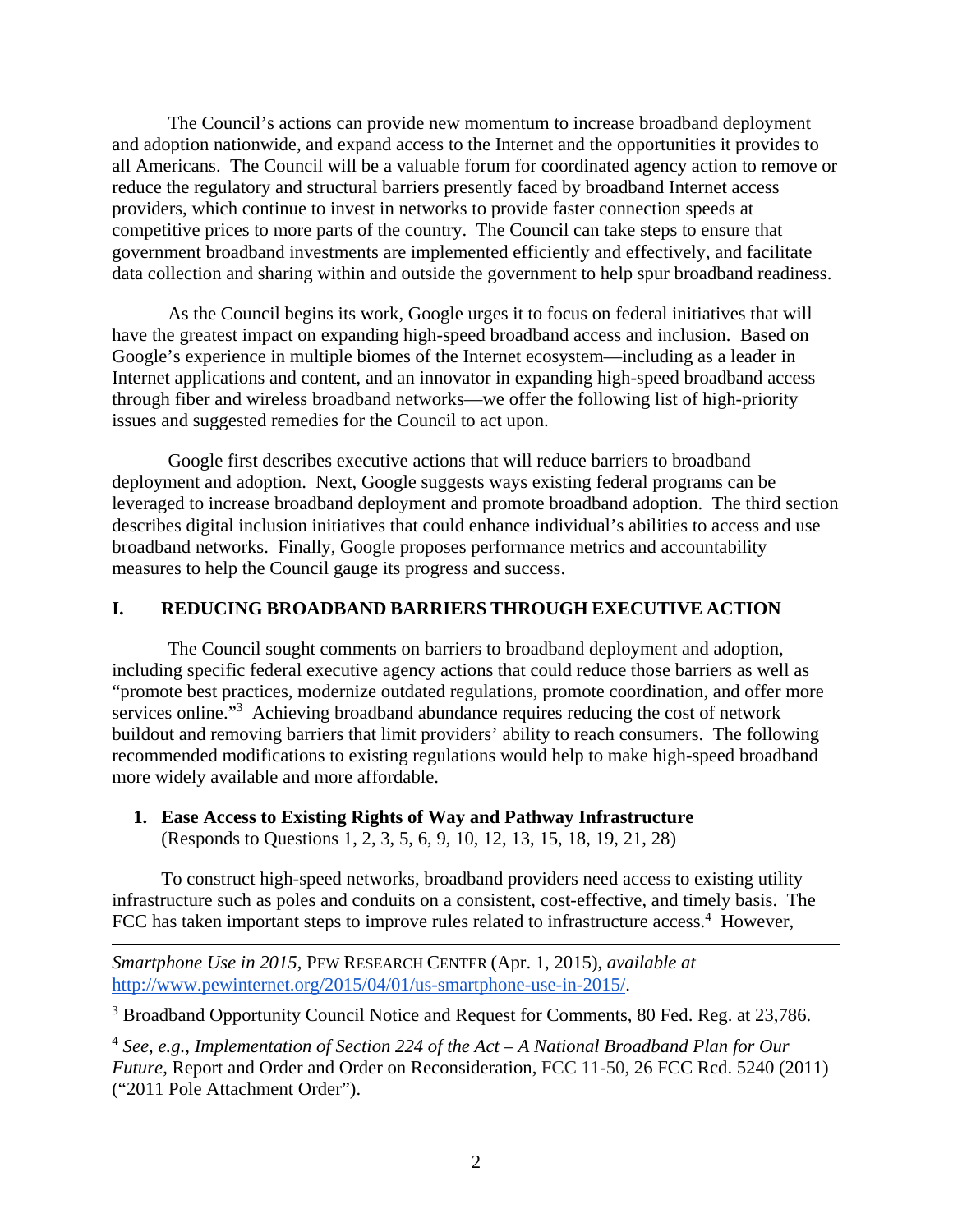Google's own experience in building new broadband networks demonstrates that more work needs to be done to remove delays and barriers.

*Establish a national inventory of utility pole and conduit information.* Reliable data about the condition, availability, location, and ownership of existing infrastructure, including utility poles and conduits, is currently decentralized, inconsistent, or entirely unavailable. This creates significant burden and delay for providers trying to build high-speed fiber networks. The Council, working in conjunction with federal and state utility regulators, should consider incentives or mechanisms to encourage owners to maintain reliable and complete information about their poles and conduits, and to make such data available to broadband providers. Access to reliable and comprehensive information will give broadband providers a means to address any stalling or noncompliance by infrastructure owners at the local or national level. Local governments should condition future utility pole permits on accurate and cooperative data sharing, and require pole and conduit owners to demonstrate to the relevant permitting authority within 18 months the availability of reliable information about pole location, condition, availability, and ownership.

The Council also should consider ways to reduce the barrier to deployment created by uncertainty as to underlying ownership of the poles. For example, if there is a dispute as to pole ownership, the attacher should have an affirmative defense against potential liability to a thirdparty owner if the ownership issue is not resolved within a certain amount of time after the execution of the pole attachment agreement.

*Reduce delays associated with pole attachments and conduit occupancy.* Make-ready work—the process of rearranging existing pole attachments, installing new poles, and ensuring proper spacing between equipment—is a significant source of cost and delay in building broadband networks. The current timetables for implementing statutory use rights in the FCC's rules permit excessive delays in completing the make-ready work that can be necessary for broadband providers to attach their lines and network equipment to utility infrastructure.<sup>5</sup> Under current rules, utilities can take up to 148 days before allowing providers to attach their equipment in the communications space, and up to 178 days before allowing wireless attachment on pole tops.6 Moreover, as noted in the FCC's National Broadband Plan, delay can result from reluctance of existing attachers to move equipment to accommodate a potential competitor.<sup>7</sup> Large-scale deployments of more than 3,000 poles are excluded altogether from the timetables.<sup>8</sup>

<sup>6</sup> *See* 2011 Pole Attachment Order, 26 FCC Rcd. at 5244 ¶ 8. For attachers seeking access to the less of 300 poles or 0.5% of a utility's total number of in-state poles, the timelines are each increased by 60 days, producing a total of 208 days for communications space attachments and 238 days for wireless pole-top attachments. *See id.*

7 FCC, *Omnibus Broadband Initiative, Connecting America: The National Broadband Plan*, at 111 (Mar. 2010) ("National Broadband Plan"), *available at* http://www.fcc.gov/nationalbroadband-plan.

<sup>8</sup> *See* 47 C.F.R. § 1.1420(g)(4).

<sup>5</sup> *See* 47 C.F.R. § 1.1420(e) (providing pole owners up to 120 days to complete the make-ready work after receipt of payment from attachers for deployments to between 300 and 3000 poles).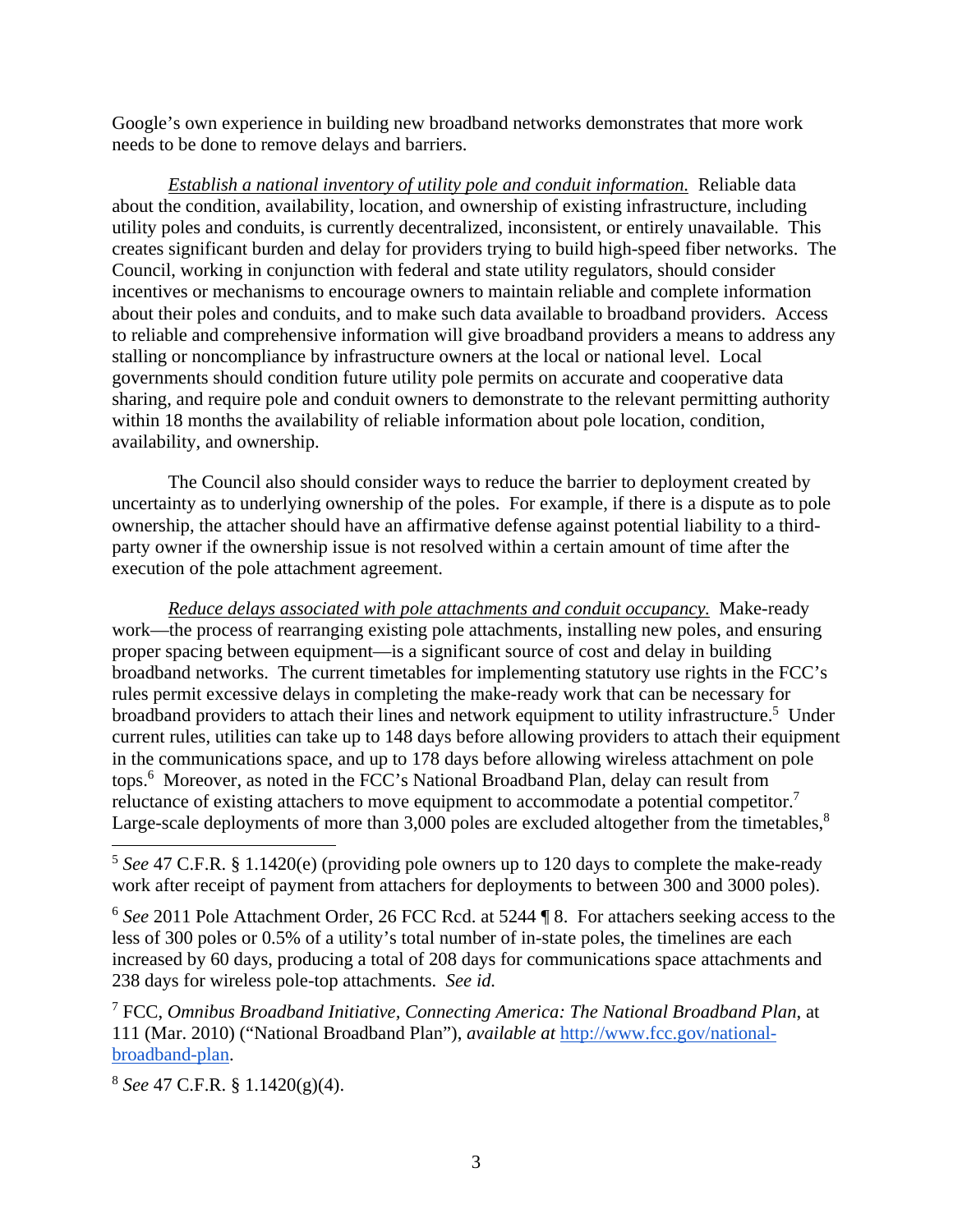which can ultimately lead to delays in buildout of competitive broadband networks that require access to a large number of poles. Introducing shorter timeframes and establishing higher polecount thresholds before additional time allowances are triggered would accelerate deployments. The Commerce and Agriculture Departments should ensure that all broadband grant recipients agree, with respect to their own poles and conduit, to process in a timely manner simultaneous make-ready work requests without regard to volume.

In addition, state and local authorities and utility infrastructure owners sometimes each require that all other required agreements and licenses be finalized before beginning their own approval process. As a result, providers may find themselves unable to complete either process. To address this Catch-22, infrastructure owners should be required to negotiate access agreements in good faith with a broadband provider as soon as the provider has begun the process of obtaining necessary regulatory approvals.

*Allow use of utility-approved contractors to perform all pole attachment and conduit make-ready work.* Presently, providers are allowed to use contractors approved by pole owners only as a backstop after owners have failed to complete make-ready work within regulatory timeframes.<sup>9</sup> Broadband providers should be able to hire utility-approved contractors from the beginning of a project to improve deployment speed. Approved contractors have the same qualifications as utility-hired workers and can perform the work in a timely manner. Moreover, utilities currently must make lists of approved contractors available to broadband providers to further speed the necessary pole attachment work.<sup>10</sup> As recommended in the National Broadband Plan, $<sup>11</sup>$  the Council also should ensure that broadband providers be permitted to use</sup> independent contractors if, in their estimation, utility-approved contractors alone cannot meet the deployment timetables.

In addition, the Labor Department should work with utility providers and local community colleges to ensure a sufficient level of independent utility-approved and certified contractors to perform engineering assessments and make-ready work. Such steps would not only increase jobs and job training, but also would speed deployment of new and upgraded broadband networks.

*Promote access to "middle mile" infrastructure.* Policy discussions relating to infrastructure access tend to focus on a network's "last mile"—the final link to the user. The last mile is, indeed, critically important. Yet broadband networks also depend on well-functioning "middle mile" infrastructure that connect backbones to last mile networks reaching homes, businesses, and anchor institutions. These facilities are not as open as the last mile. Current utility pole attachment rules, for instance, do not grant providers access to transmission lines and

<sup>9</sup> *See id.* § 1.1420(i).

<sup>10</sup> *See id.* § 1.1422(a).

<sup>11</sup> *See* National Broadband Plan at 111.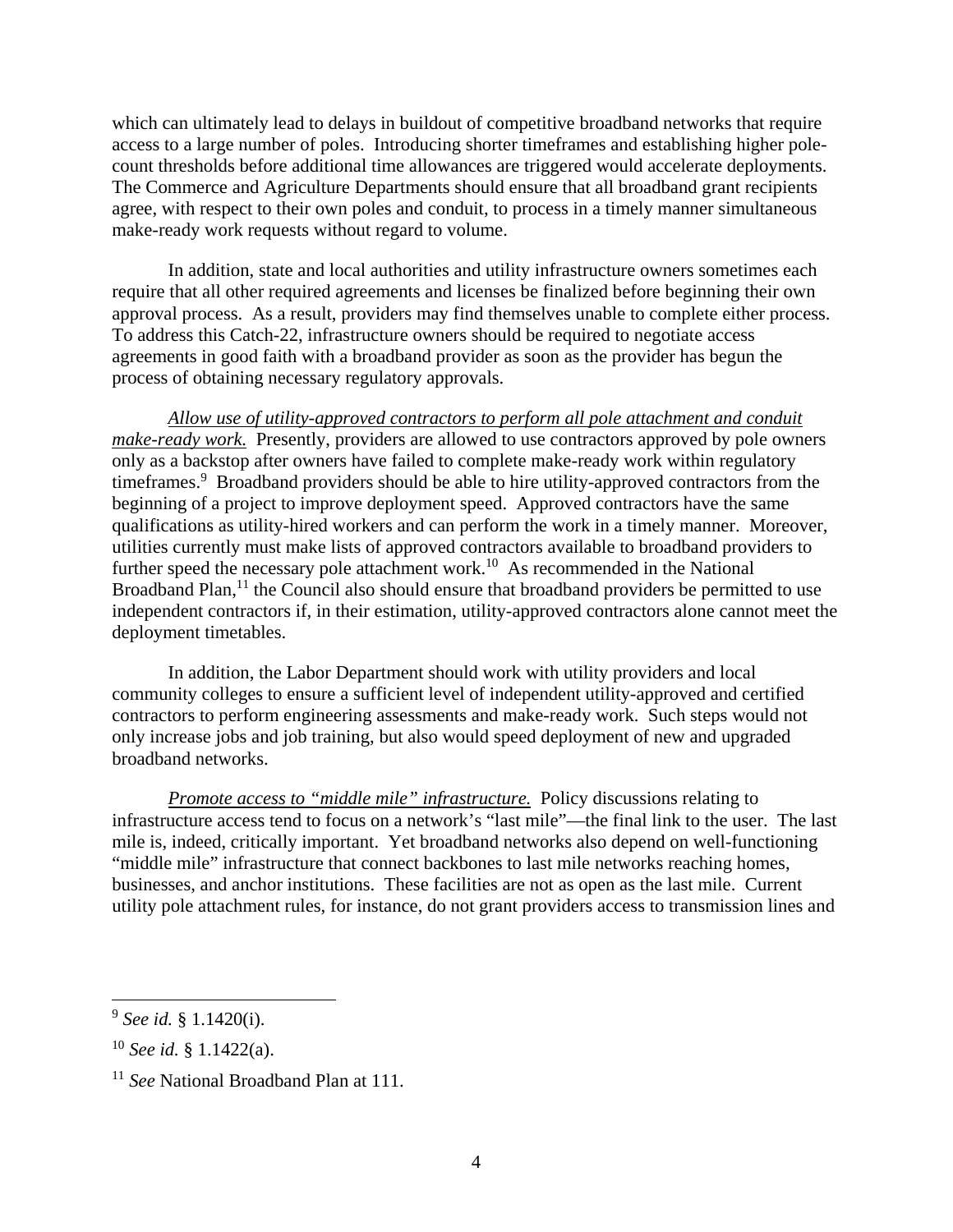towers,<sup>12</sup> which can be used safely and efficiently to build out middle mile segments of highspeed networks.

Similarly, many cities, municipalities, and states have deployed fiber conduits in their communities with the assistance of federal grants and related incentive programs,<sup>13</sup> yet associated infrastructure is not always available for shared use. A portion of available, government-managed conduits could be opened up for broadband providers to connect their networks and reduce the overall costs of trenching and laying down fiber when it would be duplicative or cost-prohibitive. Yet, there are no national requirements that this conduit be made available for reuse by broadband providers (nor is there a catalog of the national inventory). The Council should consider what changes are necessary to enable providers to access middle mile infrastructure and create a machine-readable data set on the availability of federally-funded conduits, with geolocation information that can be used by broadband providers as they plan and build out their networks.

*Discourage state laws that unduly delay access.* States are permitted under federal law to certify that they will regulate pole attachments and conduit occupancy themselves, rather than relying on federal laws and regulations.<sup>14</sup> The conditions required to obtain this "reverse" preemption," however, are minimal, and states can provide fewer protections to attachers than federal law guarantees.15 The Council should explore ways, including preemption, to ensure that the federal standards set by Congress and the FCC are a floor, and states that have engaged in reverse preemption do not provide lesser opportunities for infrastructure sharing.

*Clarify EPA settlement policy to permit dual-use rehabilitation of infrastructure.* As recognized in President Obama's Executive Order on Accelerating Broadband Infrastructure Deployment, policies that promote the joint deployment of network facilities with other infrastructure upgrades can "reduce the cost of future broadband deployment."16 Cities and other local government authorities that are undertaking large sewer and drainage system renovations pursuant to settlement agreements with the Environmental Protection Agency ("EPA") should be

 $\overline{a}$ <sup>12</sup> *See Southern Co. v. FCC*, 293 F.3d 1338, 1344-45 (11<sup>th</sup> Cir. 2002).

<sup>13</sup> *See* Broadband Technology Opportunities Program ("BTOP"), *23rd Quarterly Program Status Report*, at 1 (Mar. 2015), *available at* http://www.ntia.doc.gov/files/ntia/publications/ntia\_btop \_23rd\_qtrly\_report.pdf (showing BTOP infrastructure grants totaling \$3.5 billion) ("BTOP 23rd Quarterly Report").

<sup>14</sup> *See* 47 U.S.C. § 224(c).

<sup>15</sup> *See States That Have Certified That They Regulate Pole Attachments*, Public Notice, WC Docket No. 10-101, 25 FCC Rcd. 5541 (rel. May 19, 2010). Currently, twenty states and the District of Columbia have invoked the "reverse preemption" provision: Alaska, Arkansas, California, Connecticut, Delaware, Idaho, Illinois, Kentucky, Louisiana, Maine, Massachusetts, Michigan, New Hampshire, New Jersey, New York, Ohio, Oregon, Utah, Vermont, and Washington.

<sup>16</sup> Accelerating Broadband Infrastructure Deployment, Exec. Order No. 13,616, 77 Fed. Reg. 36,903 (June 20, 2012).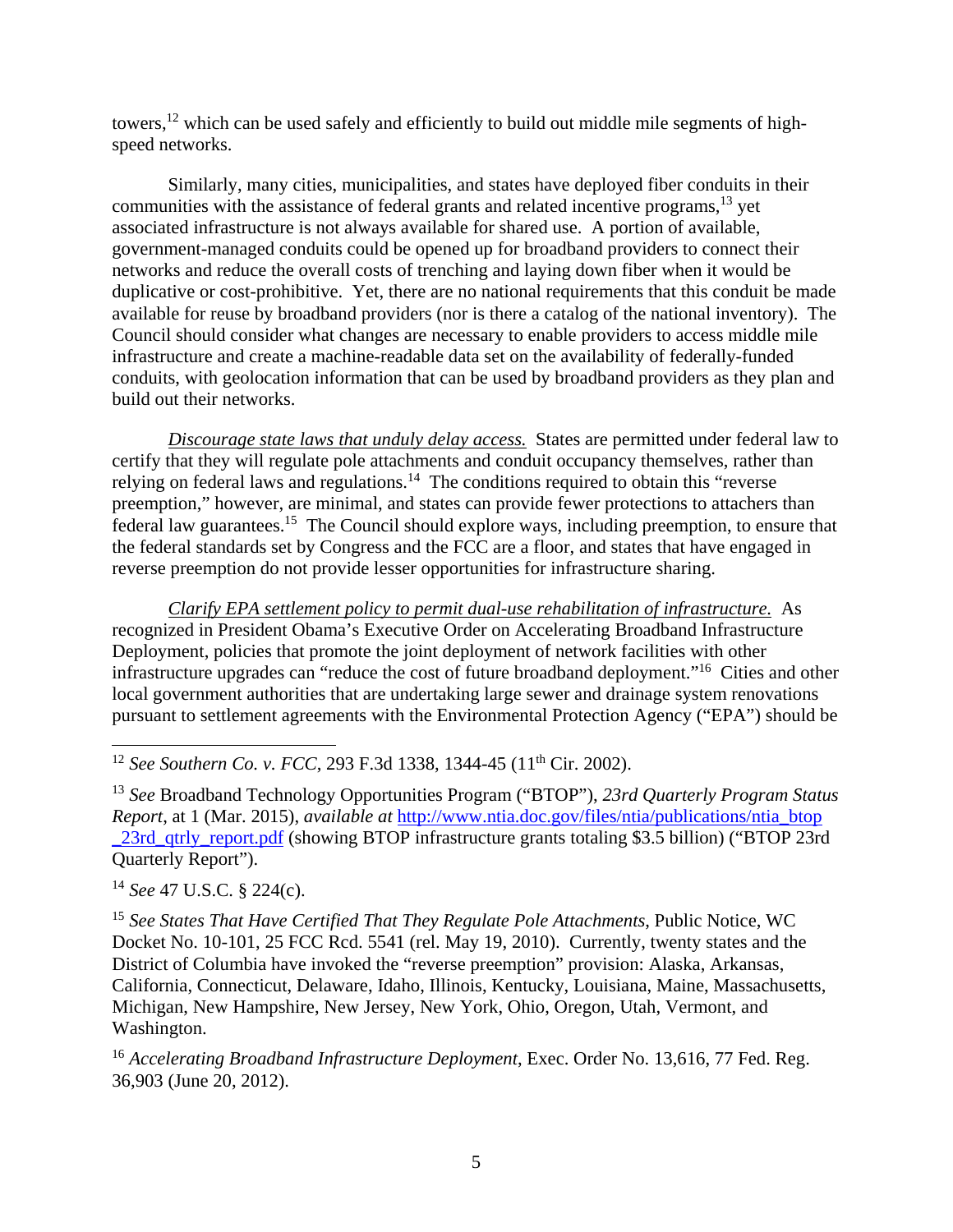able simultaneously to build or upgrade underground communications networks. However, an EPA policy on the settlement of claims against local governments is currently discouraging cities from doing so. The Council should recommend that the EPA clarify the scope of its settlement policy and permit local governments with which it has entered into consent decrees to use their own funds to deploy broadband networks.

As part of its enforcement of environmental laws, the EPA may enter into settlement agreements with parties, including local governments, under which the settling party agrees to undertake certain Supplemental Environmental Projects ("SEP") to offset the civil penalty assessed by the EPA for violations by a percentage of the total cost of the SEP. The EPA is working with hundreds of municipalities and local government agencies to settle alleged Clean Water Act violations arising from outdated sewer systems throughout the country. SEPs that call for rehabilitation of sewer systems have been, and will likely continue to be, a major part of settlements.

These types of SEPs present cost-effective opportunities for municipalities simultaneously to install conduits that can be used for broadband networks. Such dual-purpose rehabilitation projects make network deployments much more cost-efficient, which in turn spurs greater broadband competition and reduced costs for consumers. However, local governments have expressed concern that the EPA's settlement policy prohibits them from installing conduits at the same time that they implement an SEP. Under a typical consent decree that includes a SEP, local governments commit to spending a minimum amount in implementing the SEP.<sup>17</sup> Certain types of costs are excluded from the calculation of the SEP cost, such as administrative overhead and additional employee salaries.<sup>18</sup> Because joint trenching would reduce significantly the cost of deploying the conduits, local governments are concerned that the savings would be counted against the total cost of the SEP, thus risking a shortfall in the total allowable cost of the SEP and noncompliance with the consent decree.

The EPA should make clear that its current settlement policy does not prohibit local governments from making other infrastructure improvements at the same time as carrying out an SEP, and that the savings from joint trenching do not count against the total cost of the SEP. The Council also should take steps to inform municipalities that are under consent decrees that they are permitted to deploy network infrastructure at the same time as they work on their SEPs.

*Encourage adoption of local best practices.*In addition to the specific actions that the federal government can take, cities and localities play a critical role in facilitating broadband deployment and adoption. The *Google Fiber City Checklist* provides a collection of best

<sup>17</sup> *See, e.g.*, *United States v. City of Lima*, 3:14-cv-02551-JZ, Consent Decree at 21 (N.D. Ohio. Nov. 19, 2014), *available at* http://www2.epa.gov/sites/production/files/2014- 12/documents/cityoflima-cd.pdf.

<sup>18</sup> *See* Memorandum from Cynthia Giles, Assistant Administrator, on Issuance of the 2015 Update to the 1998 U.S. Environmental Protection Agency Supplemental Environmental Projects Policy, to Regional Administrators (filed Mar. 10, 2015), *available at*  http://www2.epa.gov/sites/production/files/2015-04/documents/sepupdatedpolicy15.pdf.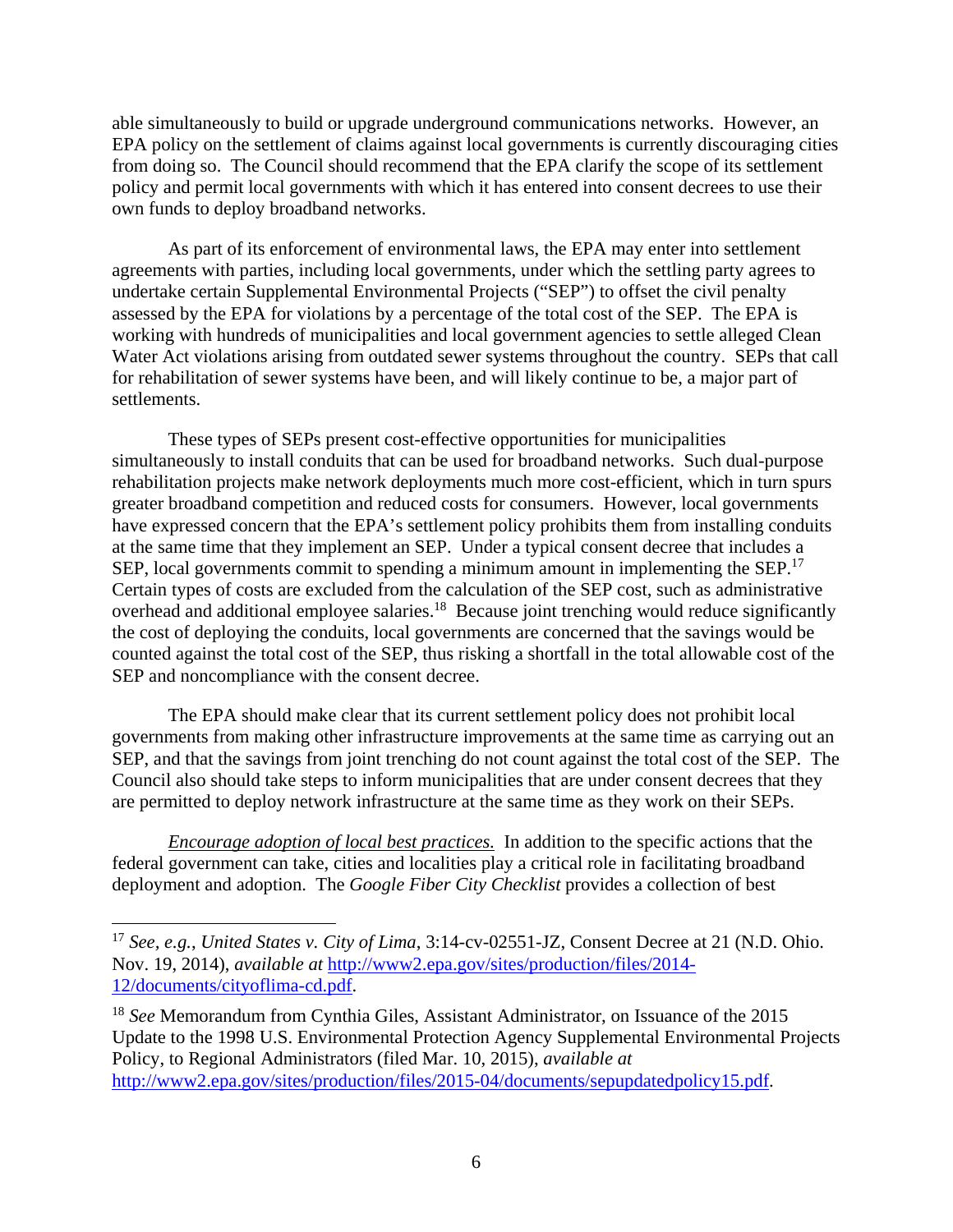practices and other resources that can assist local governments to speed deployment of fiberoptic networks.19 The Commerce Department, through the BroadbandUSA program, should increase and promote its service as a technical resource for questions from local and state authorities, including permitting offices.

# **2. Bolstering Wireless Broadband Access**

(Responds to Questions 1, 3, 6, 13, 15, 24, 26)

Wireless service is critical to bringing broadband to rural areas where low population densities and rough terrain often make traditional wireline networks prohibitively expensive to construct and to underserved areas that may lack robust infrastructure. It has been welldocumented that spectrum availability for broadband deployment and other innovative uses has been hampered by governmental control over large swaths of frequencies, not all of which are intensively used.20 Federal agencies should pursue a balanced approach to spectrum reallocation that allows for licensed and unlicensed commercial uses at a variety of high, medium, and low frequencies. Federal agencies also should explore further opportunities for shared use of spectrum.

*Ensure each agency has a designated point of contact on spectrum efficiency.* The Council should incentivize and encourage government agencies to make more spectrum available for shared use, including by continuing NTIA's work to promote spectrum sharing between governmental and non-governmental users. Toward that end, the Council should ensure that each agency has a publicly-identified, designated point of contact who is trained to serve as an advocate of modern spectrum efficiency practices inside the agency and the outreach contact with industry. This would not only encourage more efficiency in the agency's own spectrum practices, but also reflect greater awareness of the public's broadband infrastructure needs as the agency conducts its other policymaking and enforcement practices.

*Promote greater research into advanced wireless technologies.* The National Science Foundation has administered a Foundation-wide program for investing hundreds of millions of dollars for basic research through the Enhancing Access to Radio Spectrum ("EARS") program. The program has long focused on finding innovative ways to use spectrum more efficiently. To

<sup>19</sup> *See* GOOGLE FIBER, *Google Fiber City Checklist* (Feb. 2014), https://fiber.storage.googleapis.com/legal/googlefibercitychecklist2-24-14.pdf (attached hereto as an addendum).

<sup>20</sup> *See* Nat'l Telecomms. and Info. Admin., *Plan and Timetable to Make Available 500 Megahertz of Spectrum for Wireless Broadband (Ten-Year Plan)*, at 1 (Oct. 29, 2010), *available at* http://www.ntia.doc.gov/files/ntia/publications/tenyearplan\_11152010.pdf ("Without public action to free up both Federal and non-Federal spectrum for emerging wireless uses, there is a risk that America may fall behind other countries in the wireless broadband revolution."); *see also Unleashing the Wireless Broadband Revolution*, Presidential Memorandum, 75 Fed. Reg. 38,387 (June 28, 2010), *available at* http://www.whitehouse.gov/the-press-office/presidentialmemorandum-unleashing-wireless-broadband-revolution ("America's future competitiveness and global technology leadership depend, in part, upon the availability of additional spectrum.").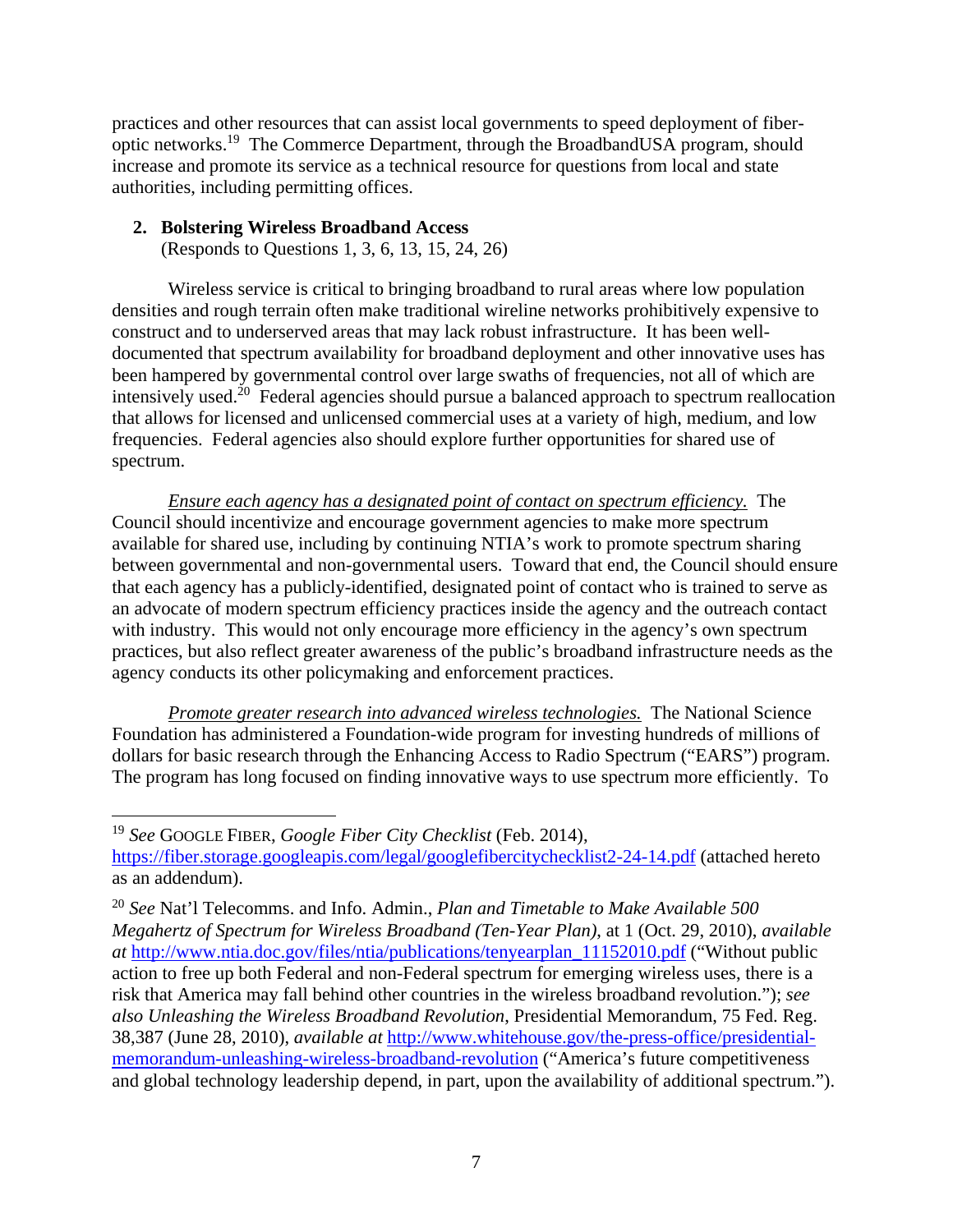that effect, the EARS program should dedicate research funding between two areas: (1) achieving significant reductions in size, energy use, and manufacturing costs for consumer-grade spectrum sharing band-switching radio technologies and (2) developing low-cost, highsensitivity spectrometers (measuring 100 MHz - 100 GHz) that could be deployed in a nationwide mesh measurement network to boost spectral utilization for shared radio bands.

## **3. Increase Competitive Availability of Video Services**

(Responds to Questions 1, 3, 6, 9, 15)

Offering video services increases the utility of a broadband network, offers more choice for the user, and improves the economics for new broadband infrastructure entrants. It also provides additional avenues for diverse public media and democratizing opportunities for content creation, as well as consumption. However, the inability of new entrants to negotiate reasonable terms for access to popular broadcast and cable content makes it difficult to attract and retain subscribers for broadband networks, thereby serving as a barrier for more ubiquitous and affordable broadband access. Thus, the lack of competitive availability of video services hinders deployment of high-speed networks, resulting in less competition in the market.

*Ensure reasonable programming rates and terms are available.* The Council should explore ways to reform retransmission consent and program access laws through executive action to encourage the availability to new entrants of broadcast, regional sports, and other competitively essential programming at reasonable prices, terms, and conditions.

*Fix the current co-op structure for negotiating rates.* Pursuant to the current co-op regime for negotiating programming agreements, individual programmers can opt out of collective agreements with providers, and can charge rates that vary widely based on each individual co-op member's subscriber base. This structure gives large incumbents a significant advantage over competitors seeking to establish or expand their services, because incumbents can obtain greater volume discounts as a result of their larger subscriber bases. Video service over broadband—and broadband Internet access generally—will become more competitive and more attractive to consumers if access to content is made available on commercially reasonable terms to competitive providers. The Council should take steps to make the co-op structure competitively and technologically neutral.

*Conform discounts to cost-based requirements.* Section 628 of the Communications Act makes it unlawful for a video programmer that is vertically integrated with a cable operator to discriminate between multichannel video programming distributors with respect to the prices, terms, and conditions of sale of satellite cable programming.<sup>21</sup> Although the statute allows costbased discounts, the FCC has not required cable-affiliated programmers to demonstrate that the discounts they give the largest distributors are cost-justified. The FCC's policy of allowing noncost based discounts under the guise of permitted volume discounts undermines broadband entry and deployment.

<sup>21</sup> *See* 47 U.S.C. § 548.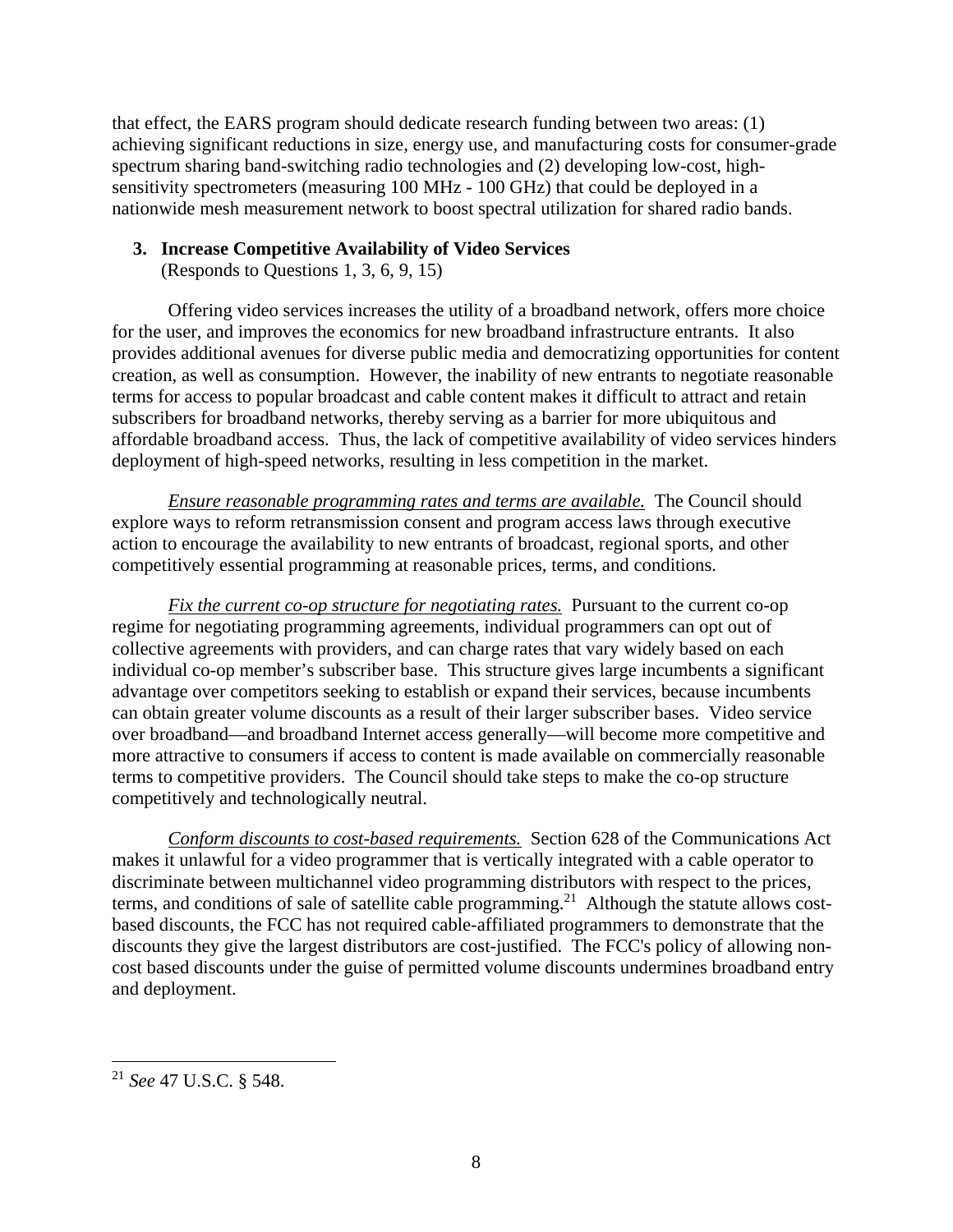*Promote competitive availability of video navigation equipment.* Similar to the recommendation contained in the National Broadband Plan,<sup>22</sup> the Council should explore ways to expand the availability of competitive navigation devices to access video (*e.g.*, set-top boxes and television sets). This will help encourage broadband deployment and adoption by increasing innovation in consumer access and use of the video service offerings purchased from MVPDs, particularly as providers move to Internet Protocol delivery. The Downloadable Security Technology Advisory Committee ("DSTAC") was tasked in the STELA Reauthorization Act of 2014 "to identify, report, and recommend performance objectives, technical capabilities, and technical standards of a not unduly burdensome, uniform, and technology- and platform-neutral software-based downloadable security system" to promote the competitive availability of navigation devices (*e.g.*, set-top boxes and television sets) in furtherance of Section 629 of the Communications Act. A technology and platform-neutral software solution will enable device makers to create new ways for consumers to interact with their video service and create stronger demand for providers to deploy advanced broadband networks supporting these technologies.

Given that users continue to pay significant fees to rent equipment from providers, the Council should evaluate and report on whether digital inclusion goals could be fostered by more competitive and innovative video equipment offerings through a more robust retail environment. The DSTAC must file a report with the FCC by September 4, 2015 to detail its findings and recommendations. The Council should encourage the FCC to act quickly on DSTAC's report to fulfill its Section 629 mandate to foster a competitive marketplace for video navigation devices that will promote widespread broadband deployment and adoption.

#### **4. Increase Broadband-Ready Buildings**

(Responds to Questions 1, 2, 3, 5, 6, 14, 15, 21, 22)

The availability of broadband conduit, wiring, and Wi-Fi and open LTE access inside residential, commercial, anchor institution, and government buildings, is critical to fast, efficient, and widespread deployment of broadband services. Conversely, the lack of suitable network infrastructure within buildings creates a barrier to broadband deployment and adoption by increasing the costs and reducing the quality of broadband connectivity. The Council should explore ways to lower the barriers to deploying broadband inside and around privately owned buildings, especially in multiple dwelling units ("MDUs"), and in government owned or leased facilities.

*Update inside wiring requirements for MDUs.* Approximately thirty percent of Americans homes are in buildings that house more than one family.<sup>23</sup> The Council should explore ways to encourage building owners to construct or retrofit MDUs so that they have appropriate inside wiring to be able to connect residents to external fiber optic networks. For example, the FCC should update its inside wiring quality standards to ensure that buildings are

 $\overline{a}$ 

<sup>22</sup> *See* National Broadband Plan at 51.

<sup>23</sup> *See* U.S. CENSUS BUREAU, *American Community Survey 5-Year Estimates*, Units in Structure, http://factfinder.census.gov/faces/tableservices/jsf/pages/productview.xhtml?pid=ACS\_13\_5YR \_B25024&prodType=table.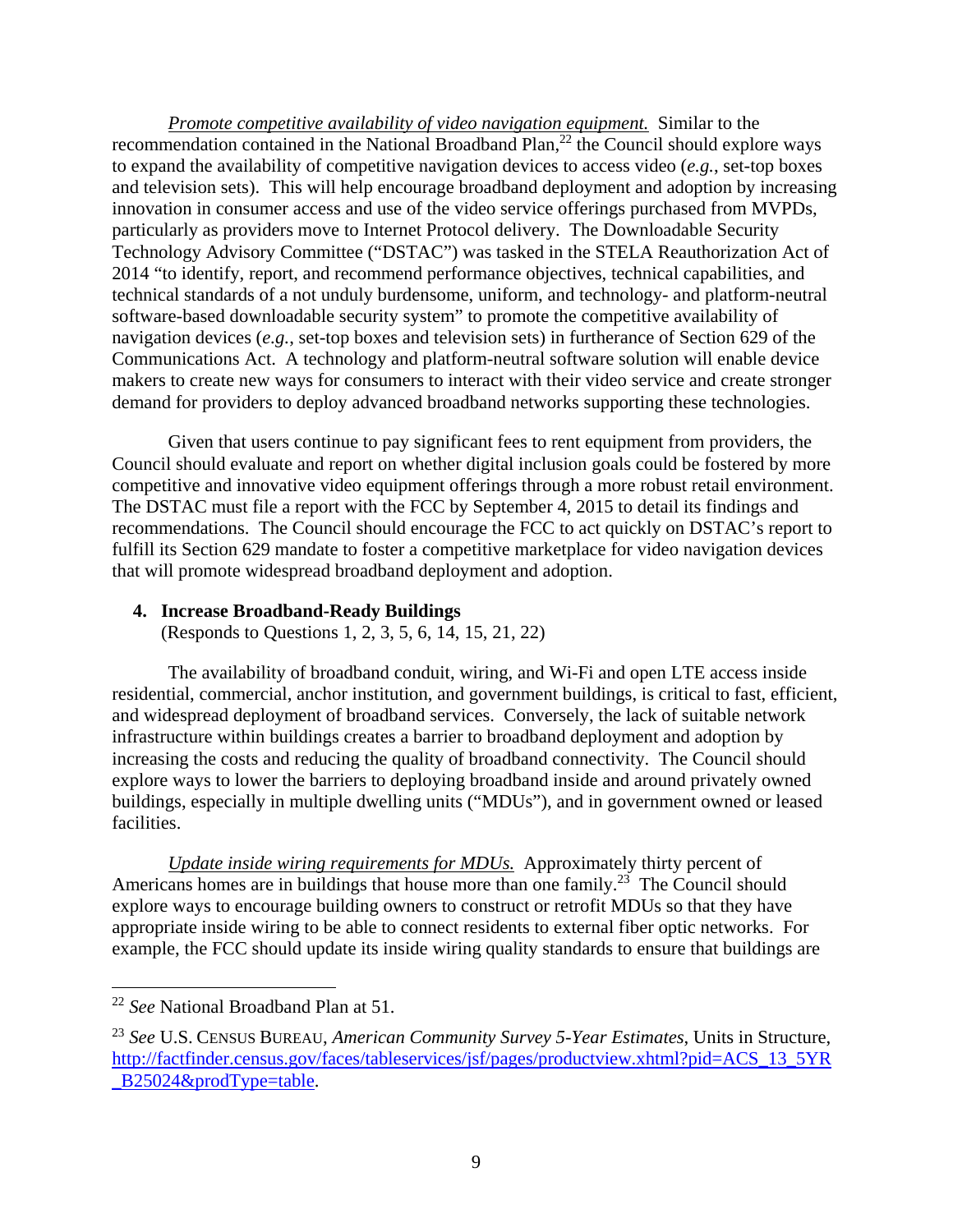constructed with technologically up-to-date materials and are ready for installation of gigabitand-beyond networks. The FCC has not revised the minimum required quality of inside wiring since 1985 when the rules were first promulgated. In addition, the Commerce Department, through the BroadbandUSA program, should maintain technical expertise to assist building owners on best practices for broadband-ready buildings, and the Departments of Energy, and Housing and Urban Development ("HUD"), the General Services Administration ("GSA"), and other agencies should promote that expertise in their public outreach.

*Modernize government facilities to support Wi-Fi hotspots.* Consumers increasingly are using Wi-Fi to access the Internet, both for their fixed broadband Internet access service at home, and for off-loading mobile traffic.<sup>24</sup> Wireless technologies like Wi-Fi and open LTE have made it possible to leverage government facilities and anchor institutions such as school and libraries to provide broadband access to the public.

The Council should recommend that federal agencies work with the GSA to enable broadband connectivity in and around government buildings that can be accessed wirelessly by the public. To the extent that government buildings need to be updated to enable the delivery of high-speed Internet access, GSA should include requirements for fiber-optic broadband conduit and wiring as well as Wi-Fi and open LTE access points. For example, GSA awards of Wire and Cable Services Contracts ("WACS") for broadband wiring should require the use of fiber-optic systems as part of any contractor bids. Moreover, GSA should compile the outcomes of these federal actions into best practices for state and local government buildings, which serve an equally important role in removing challenges to the availability of abundant bandwidth. In addition, the Department of the Interior should report to the Council on an annual basis the availability of Wi-Fi, LTE or other broadband access across the geographic territory of national parks and other national and cultural resources frequented by the public.

In addition, the U.S. Department of Justice's ("DOJ") Office of Justice Programs ("OJP") should create a formula grant program for the specific purpose of installing broadband service and providing both privately and publicly available Wi-Fi access in U.S. Courts. OJP could direct criteria and funding, and DOJ could manage implementation for federal courts while state administrative agencies could manage the process for state courts.

*Remove barriers to broadband deployment in government-funded buildings.* The Council also should evaluate regulatory changes that remove or reduce barriers to broadband deployment in government-funded buildings. First, HUD should make regulatory changes as necessary to allow Public Housing Authorities ("PHAs") to pay for the cost of broadband service. Currently, PHAs are not permitted to use federal funds to pay for residents' broadband service because broadband services are not included as a covered use of the Public Housing Operating Fund.<sup>25</sup>

Second, HUD should include in the criteria for its loan, loan guarantee, grant, housing voucher, and rental assistance programs incentives for newly constructed buildings to make their

<sup>24</sup> *See* 2015 Broadband Progress Report ¶ 37.

<sup>25</sup> *See* 24 C.F.R. § 990.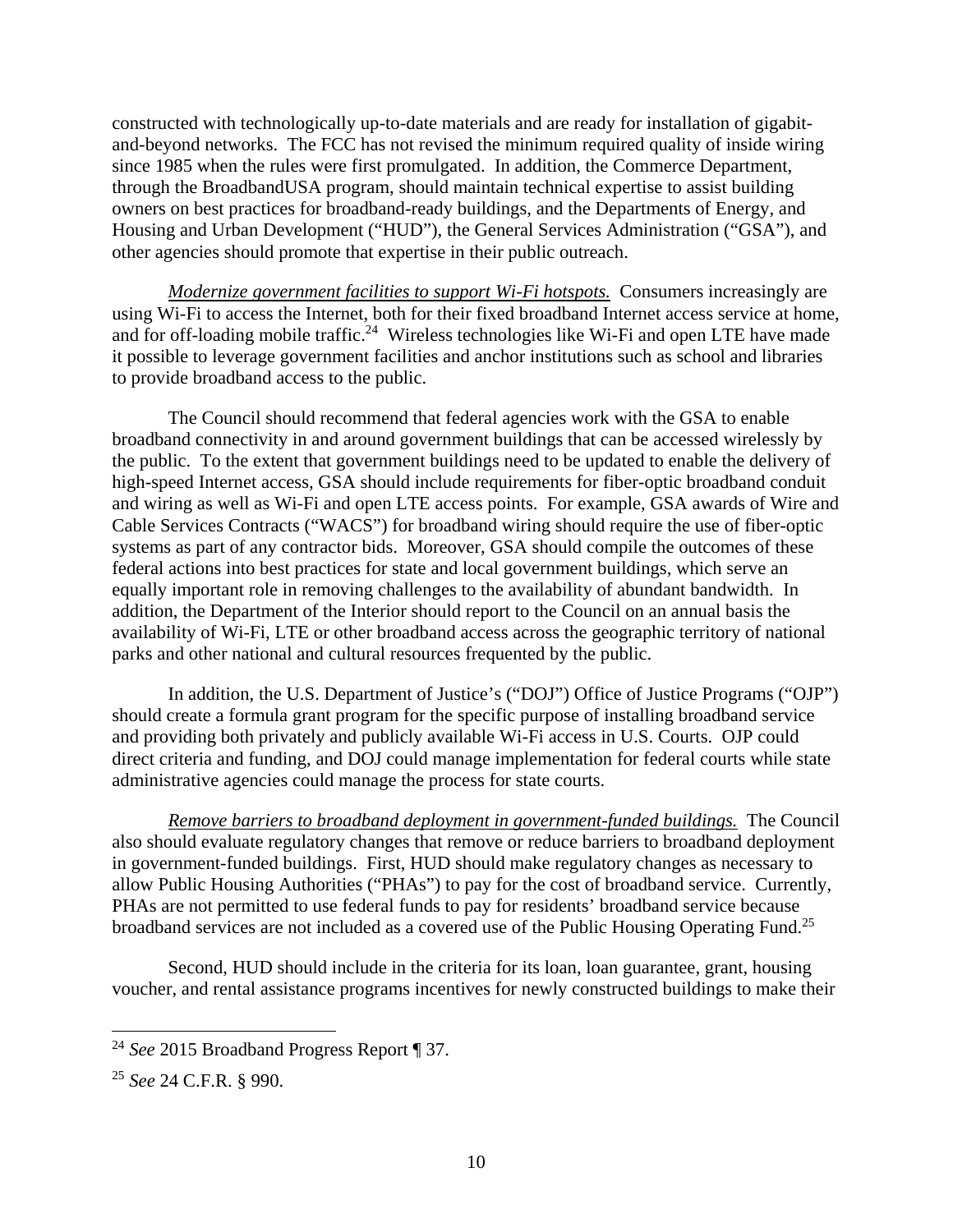inside wiring available to all broadband providers, and to wire units with future-proof fiber-optic cabling that then can be connected to a fiber-based broadband network at reasonable interconnection points. For example, the HUD Choice Neighborhoods Initiative planning and implementation grants should include incentives for broadband deployment from PHAs that can install wired broadband infrastructure and equipment that is compatible with that of the local ISP(s), or wireless infrastructure that supports an open LTE network so that smartphones from any wireless carrier would receive good interior coverage. This infrastructure change would encourage many more providers to offer service to public buildings. HUD and the BroadbandUSA program could provide technical support for PHAs that are interested in moving forward with this approach on new or existing buildings. In addition, HUD should prohibit public housing authorities and landlords receiving voucher support from entering into exclusive marketing arrangements with only one broadband provider, limiting competition and choice for building residents.

*Publish information on broadband-ready buildings.* The Council should require federal agencies to share information about the broadband-readiness of their leased and owned buildings. Readily accessible information about which buildings have broadband Internet access, such as through Wi-Fi hotspots, will both enable broadband availability for individuals, improve the government's ability to deliver e-government services, and promote competition among building owners. Likewise, broadband providers can better target buildout opportunities if they have access to an updated list of broadband-ready buildings, both government and privately owned. For example, the Department of Energy maintains a High Performance Buildings Database on energy efficiency and other building aspects for the construction industry to use. This or a similar list also should include broadband-readiness as a metric in its assessment. Similarly, the Department of Transportation should publish a user-friendly guide that assesses the availability and quality of broadband access in transportation hubs such as airports and train stations.

## **II. LEVERAGING EXISTING FEDERAL PROGRAMS TO PROMOTE BROADBAND DEPLOYMENT AND ADOPTION**

The Council also sought comments on how "existing programs… currently support or could be modified to support broadband competition [and] deployment."<sup>26</sup> Federal programs provide opportunities to leverage existing funding and to work through existing intergovernmental and public-private partnerships to expand broadband availability. The Council should explore ways to expand direct and indirect financial support for network deployment, as well as ways to promote pro-broadband policies into the criteria of existing programs.

## **A. Changes to Federal Programs to Promote Broadband Deployment and Adoption**

**1. Establish Credit Support for Construction of Broadband Networks**  (Responds to Questions 1, 2, 3, 5, 7, 10, 14, 16, 17, 20, 21, 22)

<sup>26</sup> *See* Broadband Opportunity Council Notice and Request for Comments, 80 Fed. Reg. at 23,785.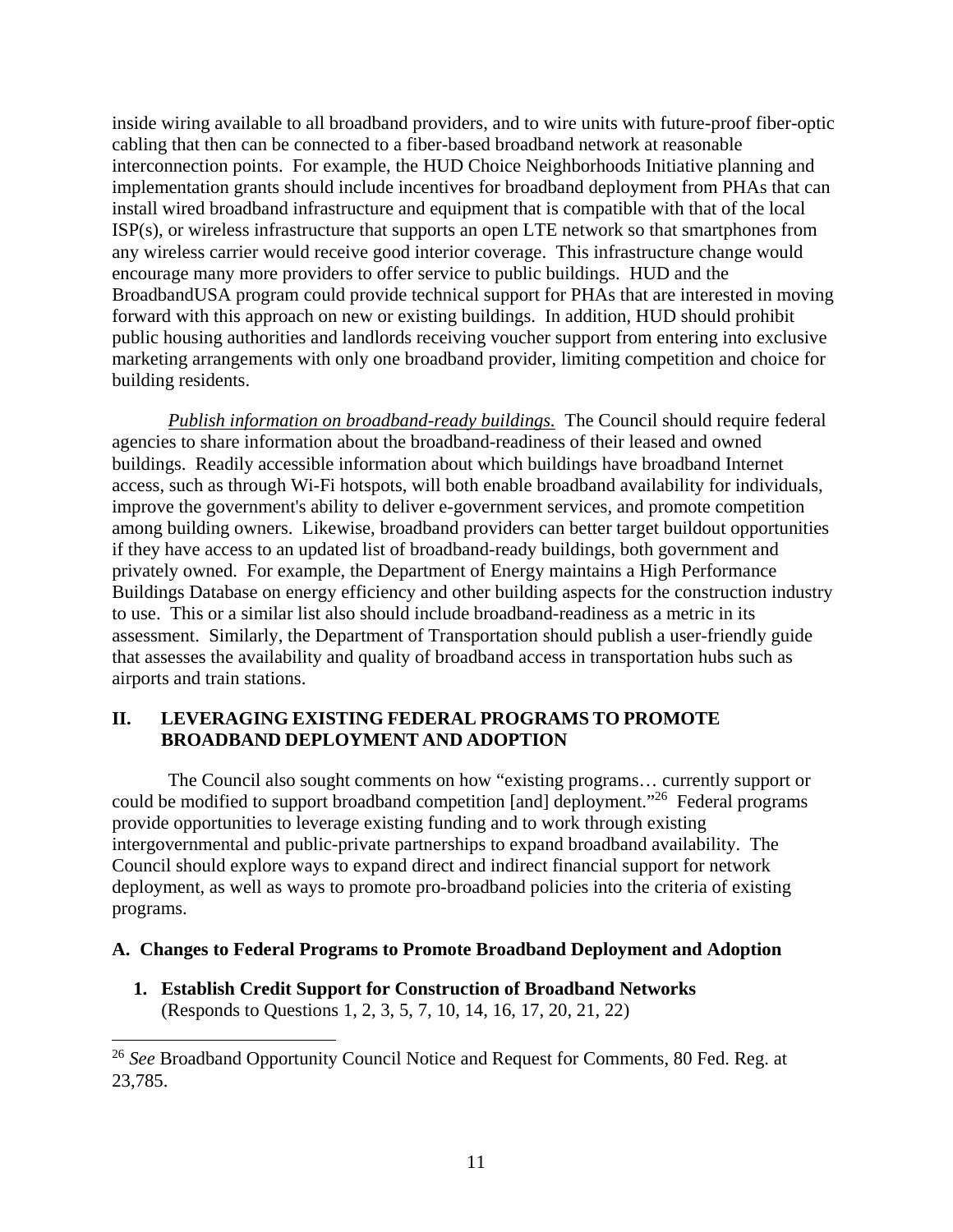The large initial capital cost of constructing high-speed fiber optic networks remains a key challenge to achieving broadband abundance. Public and private entities alike struggle to find cost-effective financing to fund network construction. While private sources of capital exist to fund such projects, the associated risk makes the cost of capital prohibitively expensive, particularly for smaller and/or rural communities, businesses and anchor institutions. Federal credit support is an efficient way to spur investment and enable communities, either directly or in partnership with private entities, to build public infrastructure that then can be used to provide broadband service and generate revenues to repay the loans.

*Provide loan guarantees for network construction.* The Council can build on the NTIA's Broadband Technology Opportunity Program ("BTOP") and the Rural Utilities Service's ("RUS") Broadband Initiatives Program ("BIP"), as well as the RUS's ongoing Rural Broadband Access Loans and Loan Guarantees Program, to provide federal credit support for network buildouts. Support can come in the form of loan guarantees based on the amounts of funding already provided to recipients under NTIA's and RUS's programs. In addition, existing federal loan guarantee programs that support communities seeking to finance economic development projects can be used to help fund network builds. For example, HUD's Section 108 loan guarantee program can guarantee a private loan to local governments for an amount of up to five times the most recent amount of grant support that the jurisdiction received under HUD's Community Development Block Grant program.27 Under existing HUD regulations, Section 108 loans can be used to fund certain economic development projects.<sup>28</sup> To the extent that current regulations are ambiguous, HUD should make clear that constructing a fiber optic network to be used to offer broadband Internet access to the general public is an eligible use. Building a new fiber optic network both directly creates jobs for construction and maintenance of the network and, importantly for HUD's programmatic purposes, $^{29}$  makes the community in which it is constructed more attractive for businesses and anchor institutions.30

*Promote the full use of existing network assets funded through BTOP, BIP, and other federal sources.* Broadband providers cannot access excess capacity on networks built with assistance from federal funds. As a result, valuable broadband network infrastructure lies fallow. The Council should work with NTIA and RUS to ensure that the network capacity constructed with federal loans and grants is being fully utilized. NTIA and RUS should require grantees to report any excess capacity on their networks. To make the best use of excess capacity, NTIA and RUS should examine whether BTOP's and BIP's program rules that restrict the sale or lease of assets should be amended. Specifically, NTIA should consider amending its prior BTOP

 <sup>27</sup> *See* 42 U.S.C. § 5308; 24 C.F.R. §§ 570.700-570.710.

<sup>28</sup> *See* 24 C.F.R. §§ 570.703(f)(2); 570.203; 570.204.

<sup>29</sup> *See, e.g.*, City of Portland, Oregon, *The Case for Fiber in Portland: The Benefits Gigabit Networking Offers the Community*, Office for Community Technology, at 2-4 (Feb. 2014), *available at* http://www.portlandoregon.gov/revenue/article/482965.

<sup>30</sup> *See id.* at 6-10 (summarizing experiences of cities).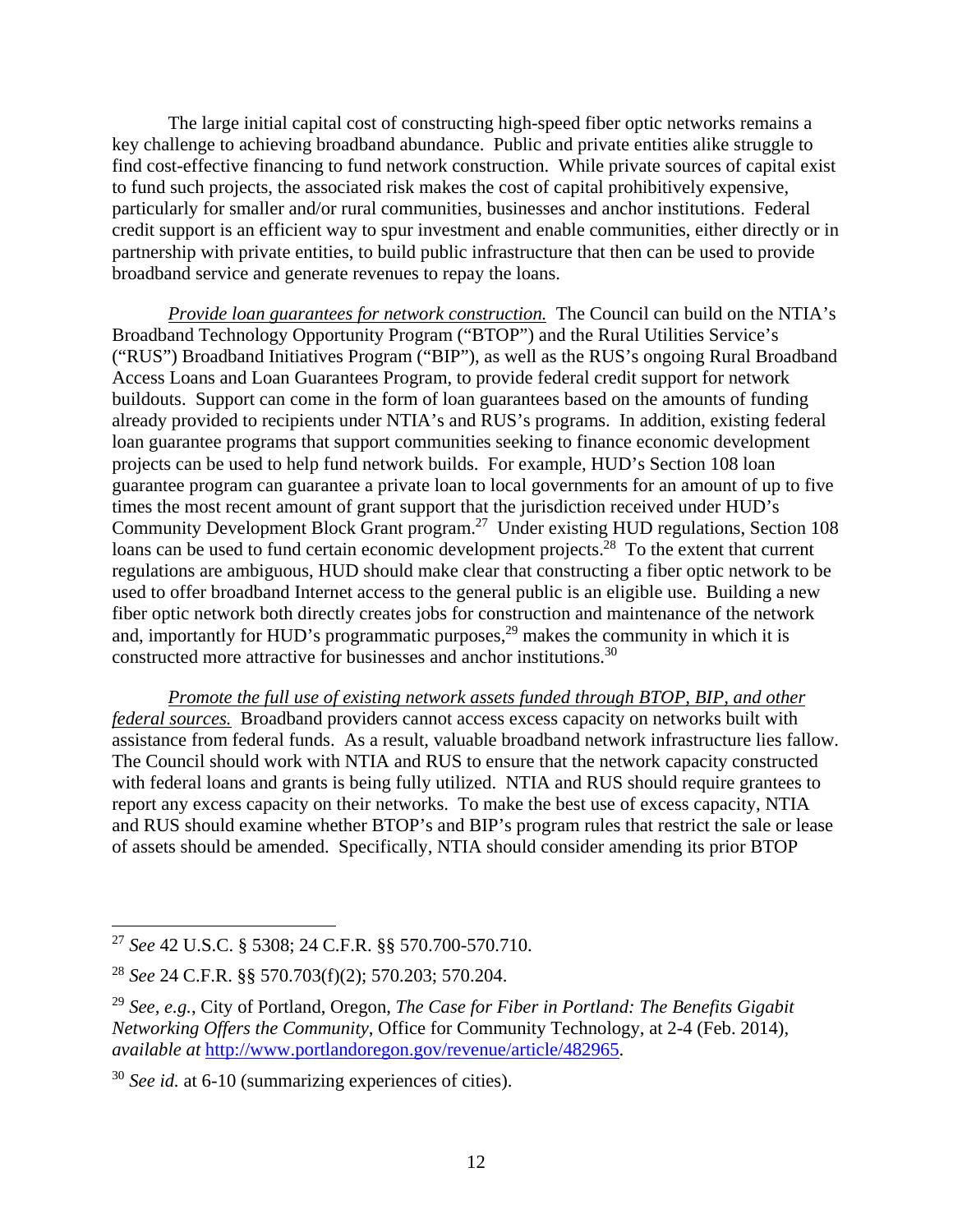Notices of Funding Availability,<sup>31</sup> and updating its fact sheet on "BTOP's Sale/Lease Restriction, Indefeasible Rights-of-Use, and Fiber Swaps" to permit joint ventures, fiber swaps, and similar arrangements, or alternatively, include excess capacity as a basis for accelerating and granting a waiver to a BTOP-recipient.<sup>32</sup> Similarly, RUS explicitly could permit such allowed uses of funds under its Telecommunications Infrastructure Loan and Loan Guarantee program.<sup>33</sup>

### **2. Integrate Pro-Broadband Policies into Existing Federal Programs**

(Responds to Questions 1, 2, 3, 5, 6, 7, 11, 12, 14, 15, 16, 17, 18, 19, 20, 21, 22)

Integrating policies that spur broadband network deployment and adoption into federal infrastructure and infrastructure funding programs will help reduce the cost of network construction and speed broadband deployment. The physical footprint of a broadband network naturally overlaps with that of other existing infrastructure that serves the needs of residents and of public and private institutions. Thus, sharing physical infrastructure within rights-of-way, much of which is or was government-funded, is essential. In addition, installing conduit suitable for broadband networks at the same time as other infrastructure is deployed or upgraded is critical for expensive last-mile deployments. Any expansion of government spending programs should be tailored narrowly and take into account legitimate concerns about crowding out private investment. Shifts of existing spending should minimize potential negative impact on stakeholders of existing federal programs. These considerations should be balanced against the "multiplier effect" that a dollar of broadband investment can have on the wider economy.<sup>34</sup> The Council should consider the following ways of promoting efficient broadband deployment that maximizes existing infrastructure to support new networks.

*Establish a unified federal policy for access to rights-of-way over interstate highways.* Current Federal Highway Administration ("FHWA") regulations accommodate access by "utility facilities" to rights-of-ways over Interstate highways.<sup>35</sup> For accommodation purposes, a "utility" facility" is defined to mean privately or publicly owned facilities and lines used, *inter alia*, in "transmitting or distributing communications . . . , which directly or indirectly serve the

32 Broadband Technology Opportunities Program, *BTOP's Sale/Lease Restriction, Indefeasible Rights-of-Use, and Fiber Swaps*, Sale/Lease and IRU Fact Sheet (Aug. 2013), http://www2.ntia.doc.gov/files/btop\_sale-lease\_iru\_factsheet\_final\_v2.pdf.

<sup>33</sup> *See* 7 C.F.R. §§ 1735, 1737.

 $\overline{a}$ 

34 Int'l Telecomms. Union, *Regulatory and Market Environment – Impact of Broadband on the Economy*, Telecomms. Dev. Sector (Apr. 1012), https://www.itu.int/ITU-D/treg/broadband/ITU-BB-Reports Impact-of-Broadband-on-the-Economy.pdf.

<sup>35</sup> *See* 23 C.F.R. §§ 645.201-645.215.

<sup>31</sup> *See National Telecommunications and Information Administration, Broadband Technology Opportunities Program: Notice of Funds Availability and Solicitation of Applications*, Notice, 75 Fed. Reg. 3792, at 3810 (Jan. 22, 2010) (requiring NTIA waiver for sale or lease of broadband facilities); *Rural Utilities Service and National Telecommunications and Information Administration, Broadband Technology Opportunities Program: Notice of Funds Availability and Solicitation of Applications,* Notice, 74 Fed. Reg. 33,104, at 33,123 (July 9, 2009) (same).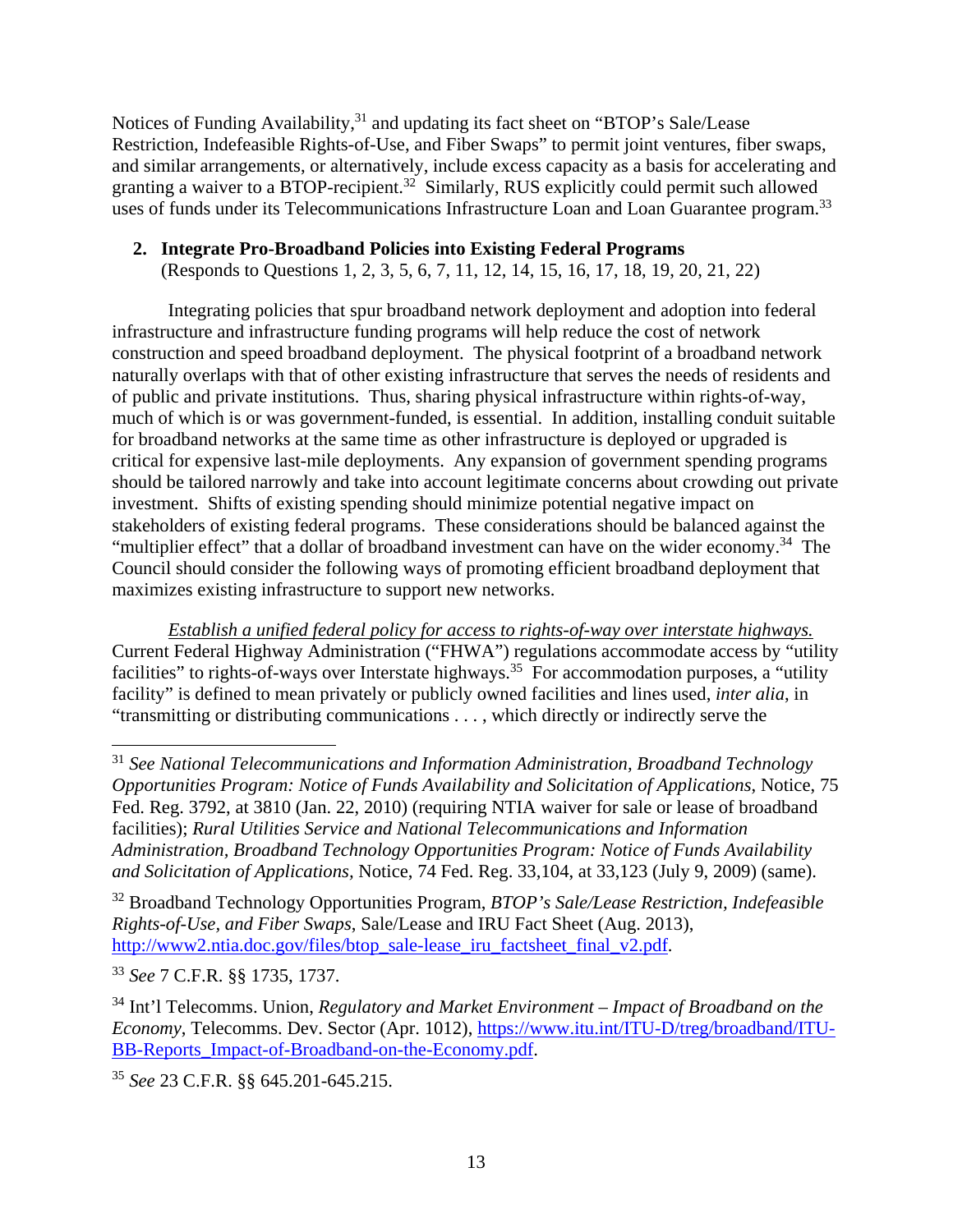public."36 To the extent there is ambiguity, the Council should ensure that FHWA explicitly clarifies that broadband networks qualify for accommodation pursuant to this regulation. Moreover, the FHWA should set nationwide standards that dictate when an accommodation is to be given, rather than have the states set separate and potentially inconsistent standards. The Council should explore ways to incentivize state and local authorities to partner with the Department of Transportation to achieve this goal at the state and local levels.

*Decrease permitting times for rights-of-way over federal land.* The Department of the Interior's Bureau of Land Management ("BLM") is responsible for granting authority for fiber or wireless broadband projects "over, upon, under, or through Federal lands under its jurisdiction."<sup>37</sup> Broadband projects qualifying for exclusions from the BLM requirements can take up to a year to receive the grant of exclusion, while projects requiring Complex Environmental Impact Statements can take up to four years to be approved.<sup>38</sup> Consistent with the direction in President Obama's 2013 Presidential Memorandum on modernizing the federal infrastructure permitting process,<sup>39</sup> BLM should work with the EPA to cap processing times to no more than several weeks for basic exclusions while limiting time frames for complex environmental approvals to no more than one year.

*Include broadband deployment criteria into federal infrastructure funding rules.* The Council should survey existing federally-funded infrastructure development programs for ways to incorporate criteria into the programs that promote broadband deployment. Federally funded infrastructure projects—such as those through the Department of Transportation's Transportation Infrastructure Finance and Innovation Act loans and loan guarantees,<sup>40</sup> or through Department of Energy's loan program for renewable energy projects—are appropriate opportunities for conducting simultaneous broadband network deployment.<sup>41</sup>

The Department of Transportation has completed important work in gathering and making available state and local best practices on joint trenching and similar "dig once" issues. The Council should continue reducing barriers to access government rights-of-way for broadband providers by further promoting joint-trenching policies among state and local governments that receive federal funds (*e.g.*, for highway and other infrastructure development). For example, the criteria for such programs could require funding recipients to notify broadband

<sup>36</sup> *Id.* § 645.207.

<sup>37</sup> *See* 43 U.S.C. § 1763; 43 C.F.R. §§ 2800.0-1–2808.6.

<sup>38</sup> *See* FED. INFRASTRUCTURE PROJECTS, *Federal Permitting and Review Inventory*, http://www. permits.performance.gov/federal-permitting-and-review-inventory-118.

<sup>39</sup> *See Modernizing Federal Infrastructure Review and Permitting Regulations, Policies, and Procedures*, Presidential Memorandum, 78 Fed. Reg. 30733 (May 22, 2013), *available at*  https://www.whitehouse.gov/the-press-office/2013/05/17/presidential-memorandummodernizing-federal-infrastructure-review-and-pe.

<sup>40</sup> *See* 49 C.F.R. §§ 80.1-80.21.

<sup>41</sup> *See* 10 C.F.R. §§ 609.1-609.18.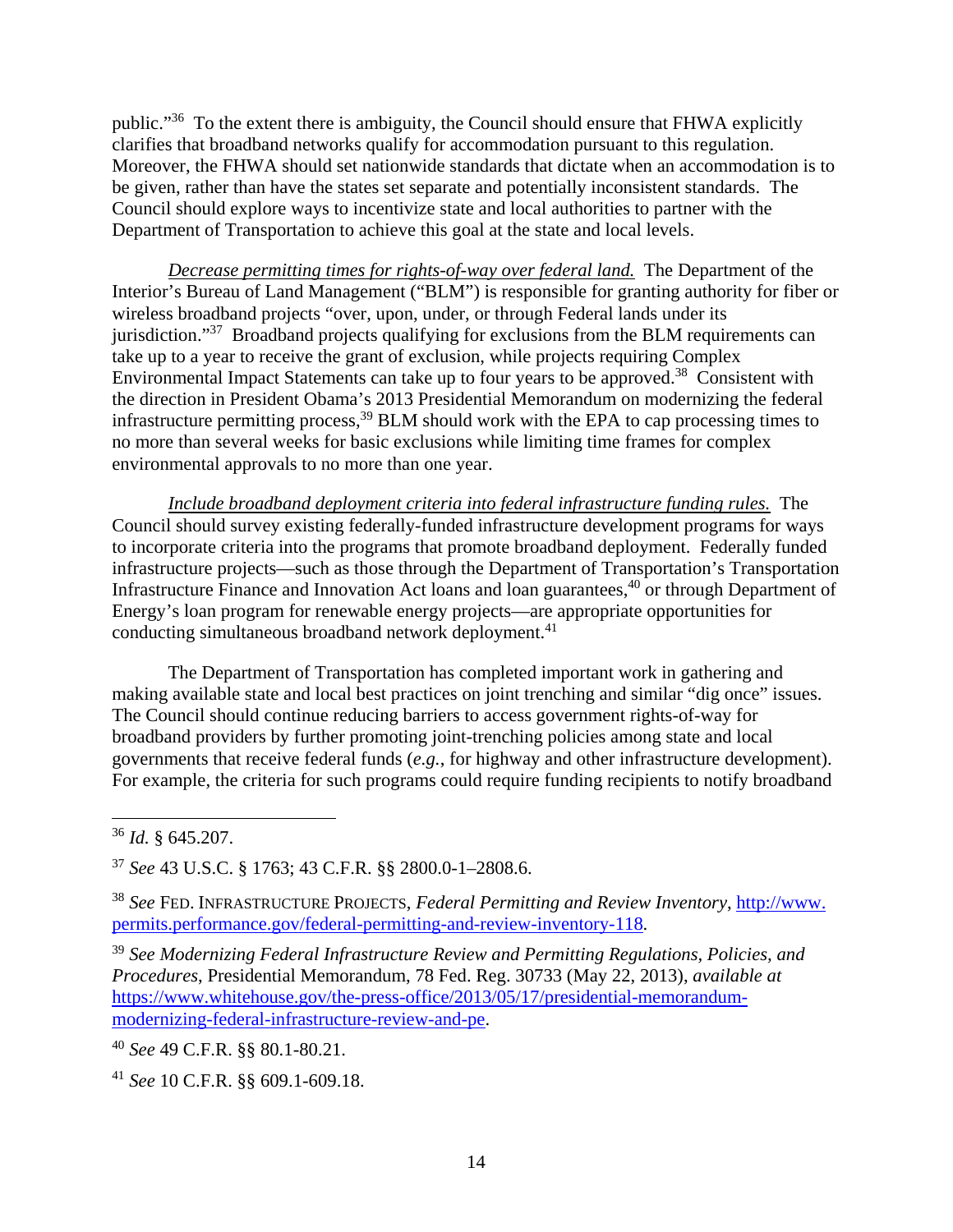network providers of planned construction and to allow for joint trenching during actual construction. Programs also could require recipients to provide broadband network providers with access to rights-of-way and to the infrastructure, such as poles and conduits, funded through federal programs.

*Facilitate information sharing on federal rights-of-way, existing non-government network infrastructure, and federal funding opportunities.* The Council should explore ways to expand the Executive Branch's Broadband Inventory Dashboard (an outgrowth of the 2012 Executive Order on Accelerating Broadband Deployment) to include information about existing governmental and non-governmental infrastructure that can serve as the platform for further broadband deployment.<sup>42</sup> This is the logical next step after the State Broadband Data and Development grant program created pursuant to the Recovery Act enabled states to map and inventory currently available broadband networks.

First, machine-readable public data and APIs should be made available that catalog inventories of utility and telecom poles, $43$  other infrastructure information such as wireline facilities, and federal rights-of-way. Having these resources available would reduce the cost and delay in building broadband networks, as well as help municipalities that are cataloguing their own assets, permits, and other resources for broadband deployment. Second, member agencies should continue working to streamline and, to the extent possible, consolidate the process for seeking access rights to federal rights-of-way and federal infrastructure for aid in broadband deployment, as well as the process for applying for all available sources of federal funding support. Finally, the Council should consider ways to strengthen the BroadbandUSA program by focusing its support on local permitting offices that are often too under-resourced to assist broadband providers with expediting city-wide deployments.

*Create an interagency infrastructure permitting improvement center within the Department of Transportation.* The Administration's GROW AMERICA proposal includes the creation of an interagency center to: facilitate the issuance of permits for broadband infrastructure deployment; modernize related efforts; provide technical assistance to field offices; expand the use of online transparency tools; and make continuous progress reports to the President.<sup>44</sup> This Center should be established under existing statutory authorizations and regulatory authorities for the Department of Transportation. Creating this Center also would further the goals of the President's Executive Order directing federal agencies to streamline the federal permitting process for infrastructure projects.45

<sup>42</sup> *See* FED. INFRASTRUCTURE PROJECTS, *Permitting Dashboard*, http://www.permits.performance.gov/broadband\_inventory.

<sup>43</sup> *See supra* at 5.

<sup>44</sup> *See* H.R. 4834, 113th Cong. § 1009 (2014).

<sup>45</sup> *See Improving Performance of Federal Permitting and Review of Infrastructure Projects*, Exec. Order No. 13,604, 77 Fed. Reg. 18,887 (Mar. 28, 2012).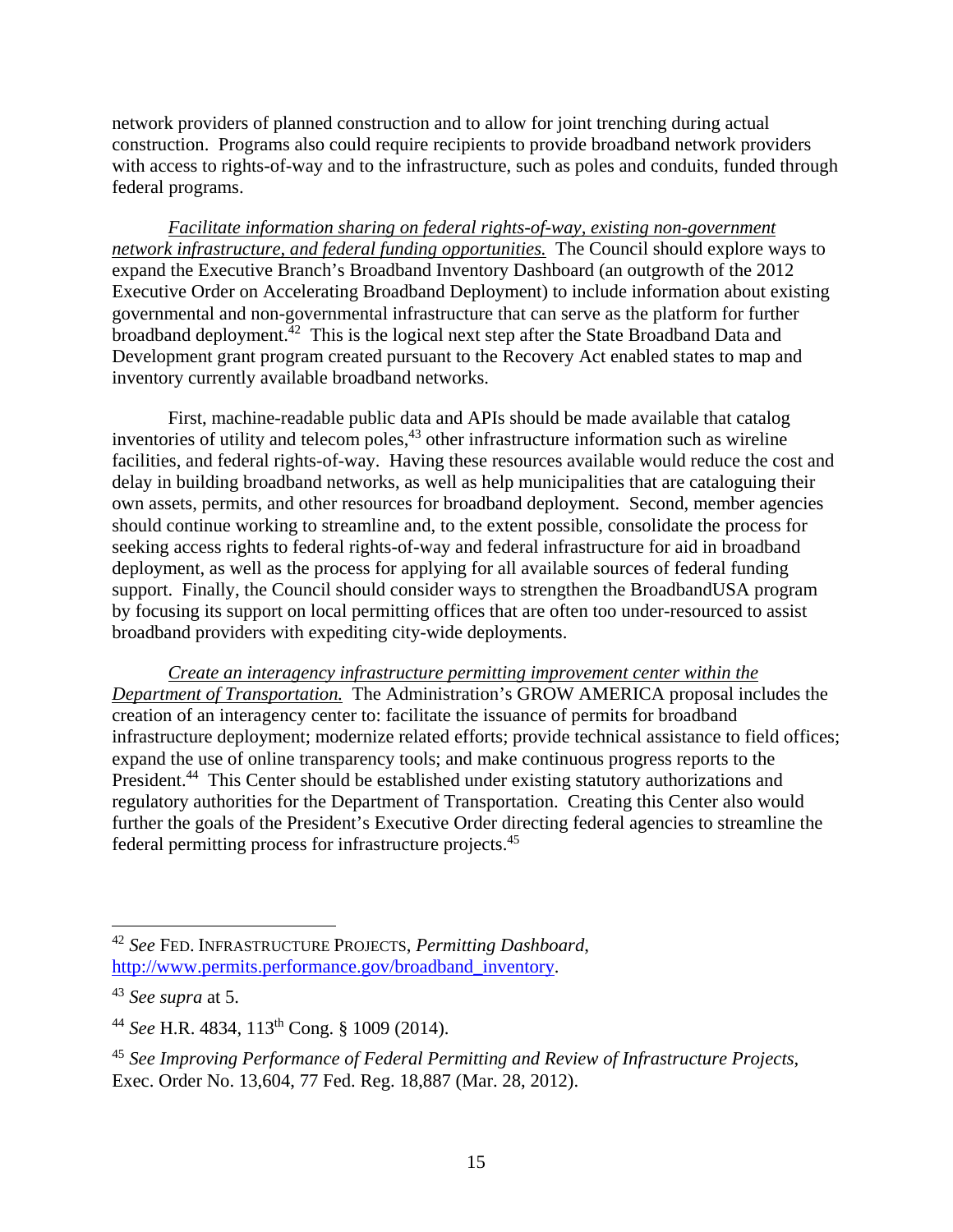## **B. Changes to Federal Programs to Promote Broadband Adoption Through Targeted Loan and Grant Programs**

(Responds to Questions 1, 2, 3, 4, 5, 7, 9, 16, 18, 22, 23, 24, 26)

The Council also should review existing federal grant and loan programs for opportunities to enable and encourage broadband adoption. Some of the programs discussed below (and others) already may permit the use of program funds for broadband-adoption purposes. Nonetheless, the availability of support for broadband may not be widely known or understood. Accordingly, the Council should not only recommend the program revisions discussed below, but also work with the respective agencies to conduct outreach in order to ensure that their stakeholders are aware of the opportunities.

*Improve broadband access for U.S. veterans.* The U.S. Department of Veterans Affairs ("VA") currently administers several educational and training assistance programs for veterans pursuant to Chapter 33 of the Post-9/11 GI Bill.<sup>46</sup> This Chapter should be amended to provide for financial assistance to veterans for broadband-related purchases. First, the Monthly Housing Allowances ("MHAs") for veterans should be amended to specifically cover broadband service. Second, the VA should issue guidance regarding the annual Books and Supplies Stipend to clarify that veterans are permitted to expense broadband-ready computers, tablets, and related devices if used for an educational purpose.

*Improve broadband quality in federal telehealth/telemedicine programs.* The U.S. Department of Health and Human Service's ("HHS") Office for the Advancement of Telehealth currently administers thirty-six telehealth/telemedicine projects, which receive federal funds through the following grant programs: Telehealth Network, Telehomecare, Telehealth Resource Center, Rural Veterans Health Access, and Licensure Portability. HHS should update its grantee criteria to require as a prerequisite to receiving one of these grants availability of broadband conduit and wiring and Wi-Fi and open LTE access points for broadband connectivity on a grantee's property. HHS also should prioritize or provide preferences to grant applicants that demonstrate broader public benefits, such as a broadband adoption and use. In addition, HHS should evaluate whether its policy frameworks and reimbursement rules adequately incentivize direct home and mobile health monitoring and other emerging applications that enable consumers to share data and communicate directly with doctors and other health care providers.

*Bring small businesses online.* The Small Business Administration ("SBA") should clarify that proceeds from its General Small Business Loans can be used for the acquisition of broadband service, Wi-Fi and other networking equipment, and computing devices for businessspecific uses under its  $7(a)$  criteria.<sup>47</sup> In addition, the SBA should update its Business Plan criteria for companies seeking funds from current SBA grant programs, thus requiring them to include their current and future plans for using the Internet to grow their businesses. SBA also should promote the BroadbandUSA program's technical support services and other opportunities for increasing overall awareness of broadband-ready best practices.

<sup>46</sup> *See* 38 U.S.C. §§ 3301-3325.

<sup>47</sup> *See* 15 U.S.C. § 636.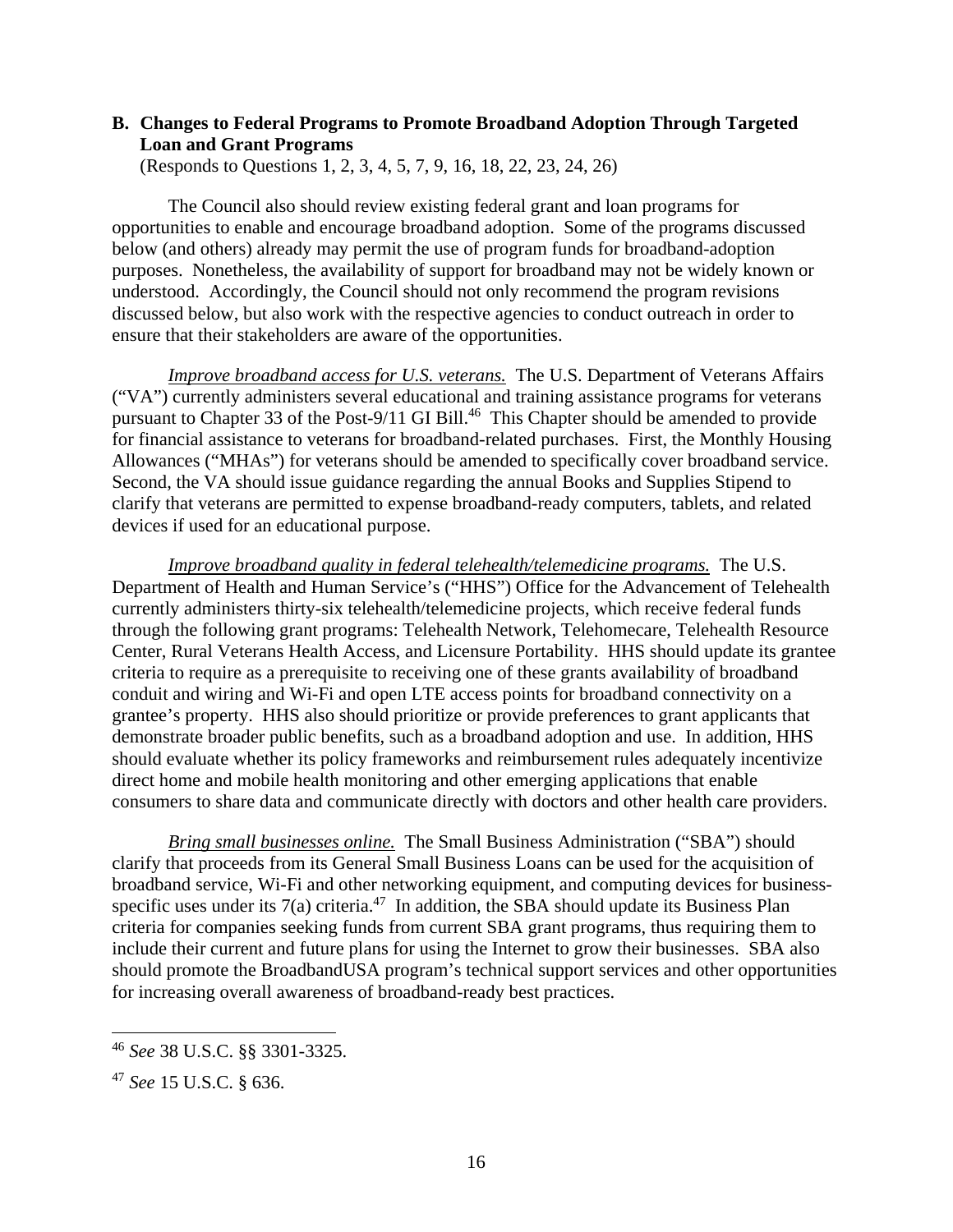*Improve broadband access in museums and libraries.* In 2015, the Institute of Museum and Library Services ("IMLS") is projected to provide more than \$154 million in federal grants and awards to state museums and libraries.<sup>48</sup> IMLS explicitly should permit museums and libraries to include wired and wireless broadband deployment as core tools for achieving their objectives in their grant applications, and then track the progress of those deployments through IMLS' existing outcome-based evaluations.

*Highlight non-exclusive broadband franchise agreements.* In communities where Google has deployed Google Fiber and entered into publicly-available, non-exclusive franchise agreements with local governments, we have seen local ISPs benefit significantly and be incentivized to reuse the terms and deploy additional broadband capacity. The BroadbandUSA program should seek to catalog and upload public, non-exclusive broadband franchise agreements between local governments and ISPs into a layer in the National Broadband Map on a quarterly basis, to spur competitive broadband deployments.49

## **III. DIGITAL INCLUSION**

(Responds to Questions 1, 3, 4, 5, 7, 16, 17, 22, 23)

The Council sought comments on "issues related to vulnerable communities and communities with limited or no broadband." Google strongly supports the goal of making broadband Internet access available to all, and has a history of working on innovative ways to reach remote and vulnerable communities in particular.

*Expand digital literacy for students.* The Department of Education's Striving Readers Comprehensive Literacy ("SRCL") discretionary grant program is tasked with fostering statebased comprehensive programs to advance literacy skills (including pre-literacy, reading, and writing) for students from birth through grade 12, including limited-English-proficient students and students with disabilities.<sup>50</sup> This grant program should be expanded to include digital literacy as a core area of program support. At least one digital literacy expert should be included in each State Literacy Team that is established to support the program grant recipients.

 In addition, the Department of Education's "21st Century Community Learning Center" program includes grants for afterschool initiatives that enable family literacy.51 The Department of Education should issue clarifying guidance that "family literacy" includes digital literacy for families and general technology education, as already offered for students within the program,

http://slcdocs.com/council/agendas/2015agendas/March/Mar3/030315G1.pdf.

<sup>50</sup> *See Striving Readers Comprehensive Literacy Grant Program, Notice Inviting Applications for New Awards for Fiscal Year (FY) 2011*, Notice, 76 Fed. Reg. 13,143 (Mar. 10, 2011).

<sup>51</sup> *See* 20 U.S.C. §§ 7171-7176.

 $\overline{a}$ 

<sup>48</sup> *See* INST. OF MUSEUM AND LIBRARY SERVS., *State Allotments with State Matching Funds for Current Fiscal Year*, http://www.imls.gov/programs/state\_allotments.aspx.

<sup>49</sup> *See, e.g.*, Salt Lake City, Utah, Ordinance 11-2015, Ex. A, Video and Broadband Services Franchise Agreement By and Between Salt Lake City Corporation and Google Fiber Utah, LLC (Mar. 3, 2015), *available at*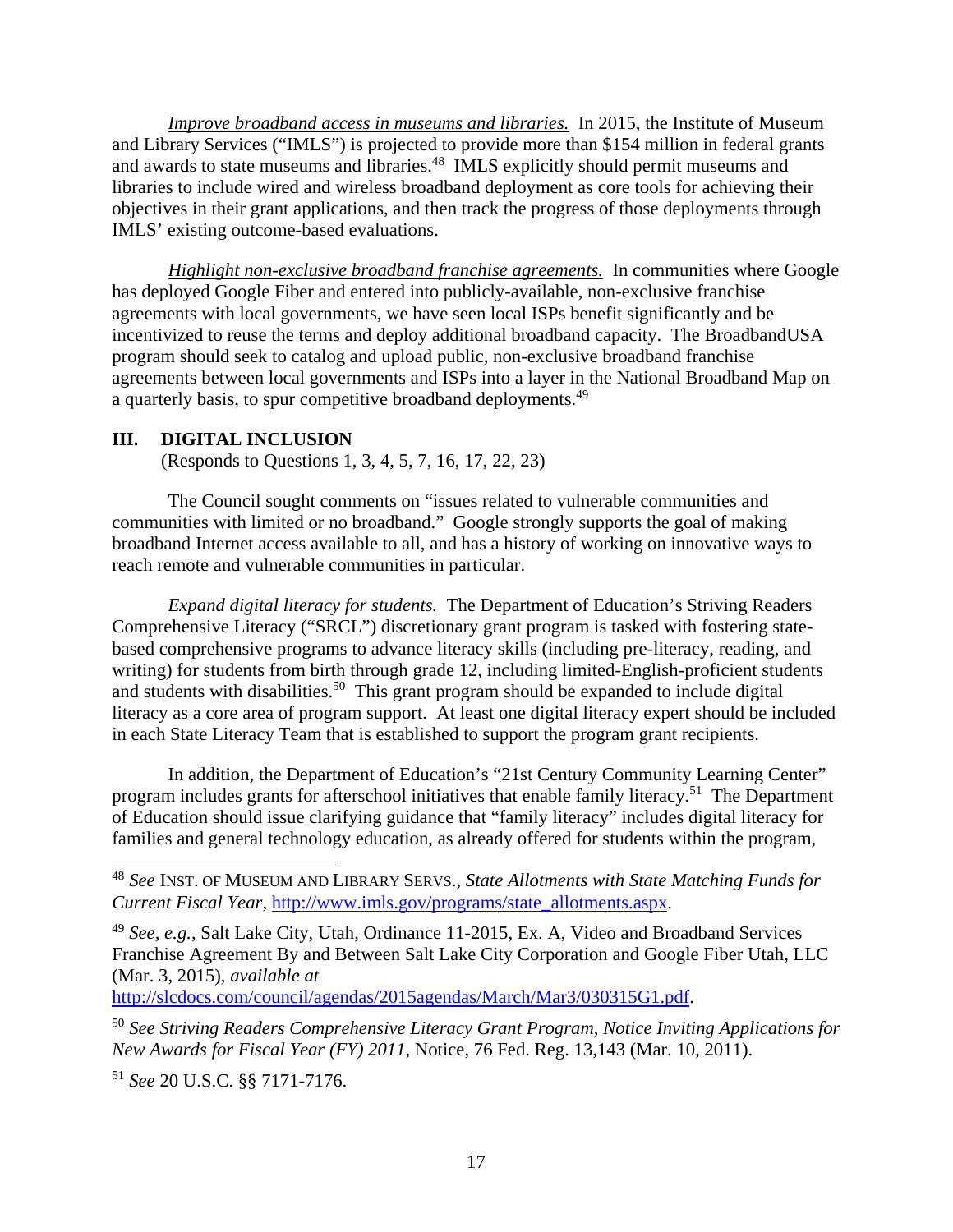and should specify that libraries are eligible for funding. The Department of Education also should expand the Ready-To-Teach Discretionary Program beyond grants for national telecommunications-based programs to improve teaching in core curriculum areas<sup>52</sup> to also include improved teaching for computer science courses.

 The Council also should promote digitalliteracy.gov, the digital literacy portal developed by a federal interagency working group.<sup>53</sup> The website provides valuable broadband adoption resources including tools for developing and delivering digital literacy training programs. The Council should support and more broadly leverage this valuable asset.

*Facilitate broadband-ready government device donations.* The GSA should create an interagency program for shipping used Internet-capable federal desktops, laptops, and mobile devices for donation to local programs (such as "Everyone On"). The devices could be refurbished and distributed to schools, libraries, public housing authorities, community centers, and local employment centers in high-need areas of the country. GSA should require that these devices be provided at low or no cost to institutions receiving the devices, clarify which costeffective refurbishing options would be preferred, and encourage new device operating system or software to be free and/or open-source. This initiative also would serve as a model for similar programs run by state, county, and city governments.

*Foster the development of public computer labs.* HUD should permit recipients of federal housing grants (*e.g.*, Promise Neighborhoods, HUD CHOICE, Community Development Block Grants, Community Services Block Grants, & Homeless Assistance Programs under HHS) to use funds to develop, operate, or support public computer labs.

*Promote federal online service in high-need communities.* Agencies that have moved application and service delivery processes for their respective programs online (*e.g.*, Social Security Administration benefit applications, Internal Revenue Service E-Filing/reimbursements, Department of Education FAFSA, Department of Veterans Affairs eBenefits) should create a series of interagency public service announcements, campaigns, and trainings to promote the use of these web-based federal services. The distribution of these messages should focus on communities that are significantly underutilizing these federal programs relative to the overall need of their populations. The Council also should recommend that federal agencies lead an effort to identify and promote best practices for online delivery of services for federal programs that are administered through state agencies, such as the Supplemental Nutrition Assistance Program.

More generally, agencies should focus on ensuring that, as government services increasingly move online, support for communities that had previously existed will migrate online as well. For example, recent cuts in funding to the Internal Revenue Service have resulted in fewer paper forms available for libraries to provide. This ultimately shifts costs to libraries to print these forms and to librarians who have to teach basic skills to navigate complex online

<sup>52</sup> *See id.* §§ 7257-7257d.

<sup>53</sup> *See* DIGITALLITERACY.GOV, www.digitalliteracy.gov.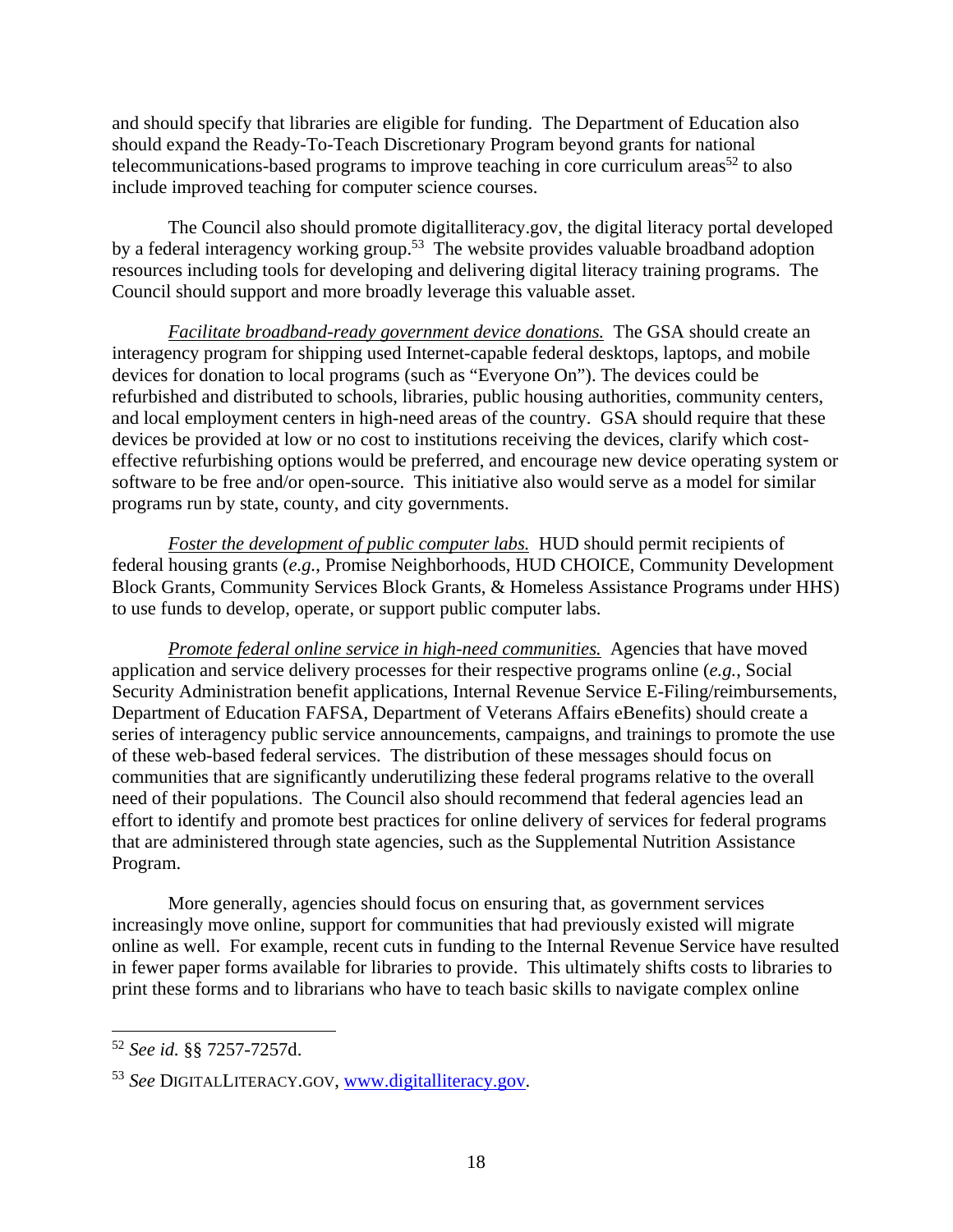forms.54 As agencies expect or require online access for its services or resources, they should provide support for broadband adoption.

*Move forward with comprehensive lifeline reform.* The modernization of the Lifeline program is essential to encouraging broadband deployment and adoption nationwide. Today, Lifeline support is paid directly to carriers to enable them to provide monthly discounts to eligible low-income consumers for the purchase of phone service. The Council should urge FCC reforms that shift the responsibility for determining consumer eligibility out of the hands of the carriers that currently receive subsidies. Instead, the federal government should make the necessary eligibility determination. Importantly, comprehensive reform of the program should focus on enabling consumers to choose the connectivity services that best suit their needs. By doing so, the reforms will introduce competition into the Lifeline program. Along with shifting eligibility determinations, this will reduce opportunities for mistakes and, where bad actors are concerned, fraud and abuse. The reforms also will empower reasonable purchasing choices and encourage more participation by broadband providers.

## **IV. PERFORMANCE METRICS AND ACCOUNTABILITY MEASURES**

(Responds to Questions 1, 2, 27, 28)

The Council should establish an action plan for implementing and measuring each of its recommendations, which should be linked to transparent mechanisms of accountability and reporting obligations. Consumers and regulated agencies can use these metrics to hold agencies accountable. Baseline accountability measures were outlined in the National Broadband Plan<sup>55</sup> and a number of other countries have included such goals, metrics and reporting in their national broadband plans. For example, South Korea's 2006 E-Korea Master Plan established timelines for online services to be expanded to include all civil services and an evaluation system to measure the information utilization and communications technology needed to meet those objectives. Finland's written policy also identified 50 individual measures with timelines and responsible agencies for use as metrics for assessing progress in achieving the defined goals.

Each agency participating in the Council should submit annual reports to NTIA and RUS and report progress data directly into the Department of Commerce's National Broadband Map and Data.gov. Potential metrics could include reporting on broadband-focused actions taken (*e.g.*, regulatory modifications, programs initiated), a cataloging of private investments resulting from agency changes, the total number of people reached through agency initiatives, and the total number of wireline and/or wireless networks deployed by each agency. The primary broadband achievements and gaps would then be compiled by the Council members for submission to the President in a report on an annual basis, with an appendix added by OMB on related efforts by independent agencies.

 $\overline{a}$ 

<sup>54</sup> *See, e.g.*, Iain Wilson, "In Concord Area Libraries, IRS Cutbacks to Paper Tax Forms Causing Concern," CONCORD MONITOR (Feb. 2, 2015), *available at* http://www.concordmonitor.com/community/town-by-town/concord/15470137-95/in-concordarea-libraries-irs-cutbacks-to-paper-tax-forms-causing-concern.

<sup>55</sup> National Broadband Plan at 210.